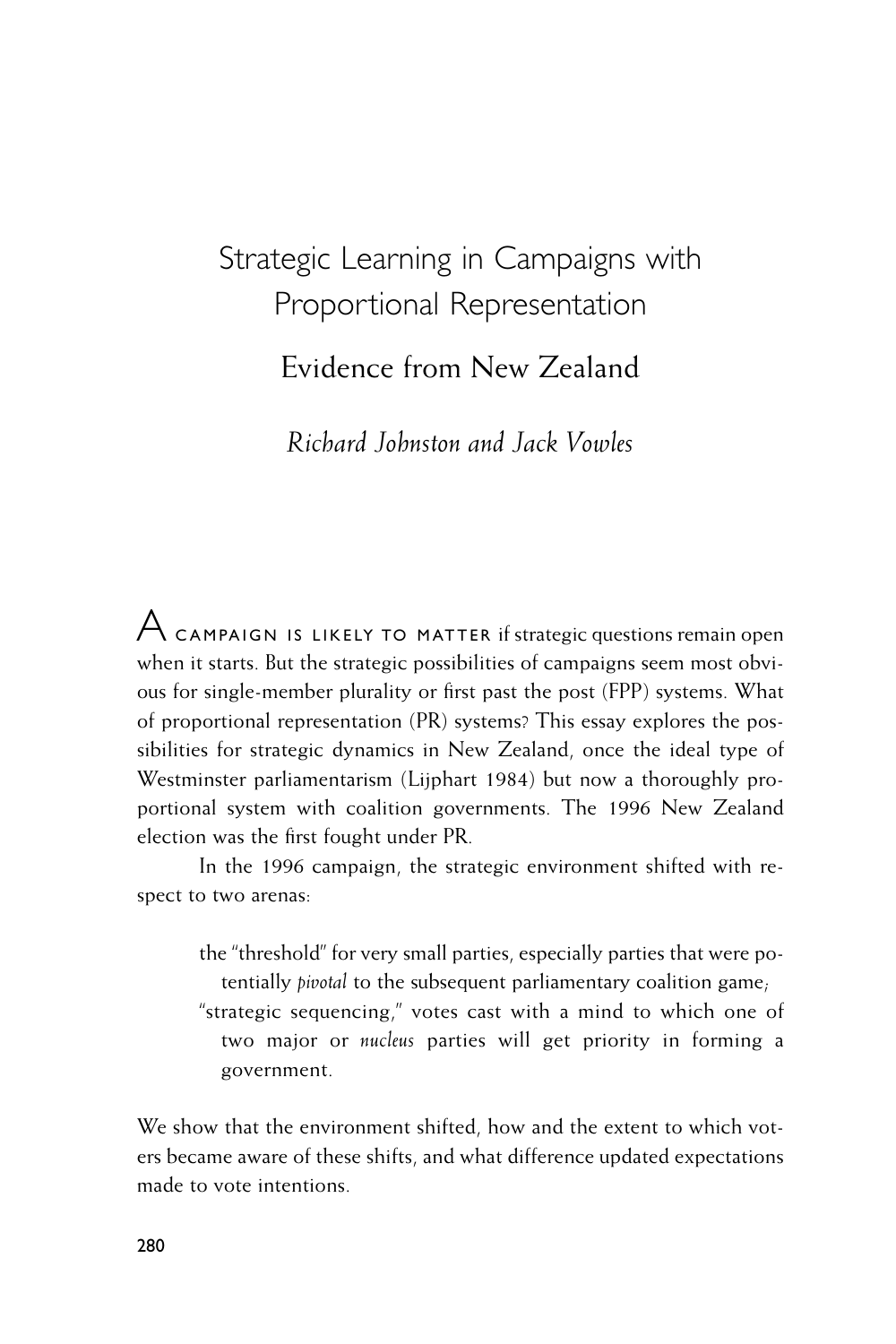#### **Possibilities**

On strategic possibilities in campaigns, the analytic literature now seems clear. All electoral systems harbor a "Duvergerian" equilibrium, in which the number of viable candidates or parties is never more than  $M + 1$ , where *M* is the district magnitude. Under certain highly restrictive conditions there may also exist a "non-Duvergerian" equilibrium, where candidates or parties may number  $M + 2$ . In either case, poll information should be vital. At the beginning of a campaign it may not be clear which contestants will be winnowed out in the move to a Duvergerian outcome. The non-Duvergerian case can turn even more on poll information: imagine an early campaign situation in which the margin between the second- and third-place parties is less than the 95 percent confidence interval for differences of proportions in the typical opinion poll.<sup>1</sup>

These propositions seem most compelling in their implications for campaign effects under *strong* electoral systems (Cox 1997, 11), where the penalty for coordination failure is high. Strongest of all is the plurality formula. Voters in such systems should be highly attentive and responsive to poll information, a proposition borne out experimentally by Forsythe et al.  $(1993)$  and in the field by Johnston et al.  $(1992)$ .

What about *weaker* systems? In general the more proportional the formula, the lower the penalty for failure. This implies that *strategically induced* movement in a campaign should be less marked under PR than under FPP.2 But strategic incentives related to "wastage" of votes do remain under PR, even if they are weaker than under FPP, and other strategic considerations may take on greater force (Leys 1959; Sartori 1968).

The 1996 New Zealand election was conducted under a Mixed Member Proportional (MMP) electoral system, closely modeled on that of Germany. Citizens cast two votes, an "electorate" vote in a single member constituency and a "party" vote. The party vote is the critical one, for it alone determines the numerical allocation of seats. A party's electorate seats are banked toward its total entitlement, but the electorate vote plays no role in calculation of that entitlement (Blais and Massicotte 1996). The balance of seats is allocated from a national list according to the national popular vote. Compared to FPP, then, "wastage" should be small.

The idea of a wasted vote is still relevant at a *threshold,* another element New Zealand has borrowed from Germany. To enter the seat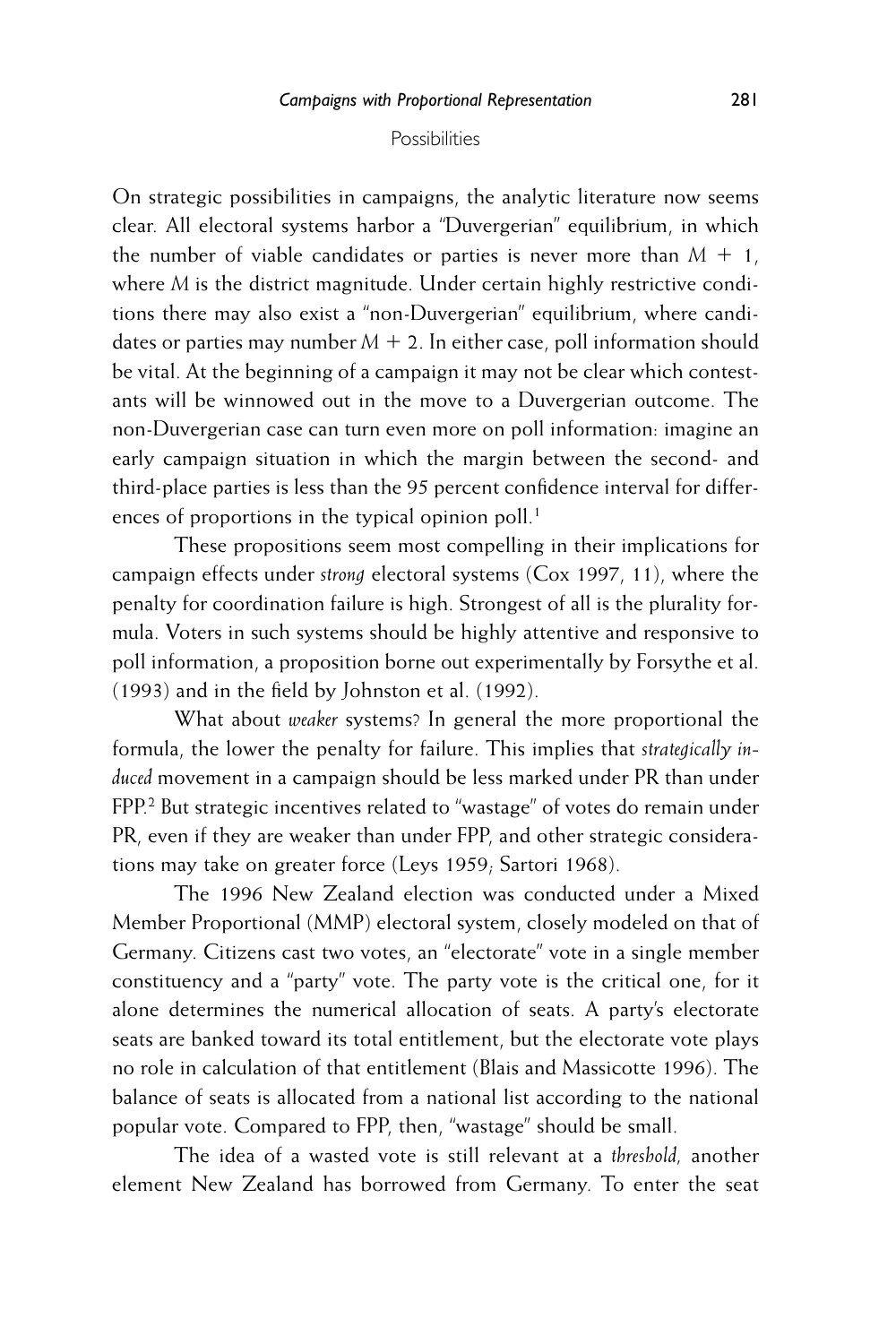### 282 Capturing Campaign Effects

allocation, a party must clear one or the other of two hurdles. If the party receives at least 5 percent of the party vote it is entitled to a proportional share of all seats allocated. If it wins at least one electorate, it will be similarly entitled to enter the calculation. It is thus possible for a party with close to 5 percent of the party vote but with little geographic concentration to get no seats even as another party with a smaller share but with enough concentration to win one seat wins at least that seat and possibly more. Parties around the threshold may be very relevant to the prospective coalition game, and their chances may be widely reported. Elite cues and voter response could evolve with the campaign.

The payoff for surmounting the threshold may be particularly high where the success or failure of a very small ally hovering at the threshold margin may mean the difference between a parliamentary majority or minority for a potential coalition or at least for an "ideological family" of the left or right. In this case, voters who would otherwise choose their most favored nucleus party may instead vote for the marginal pivotal party to assist it over the threshold (Cox 1997, 81–83). In New Zealand, as in Germany, such a vote may be cast either as a national party vote or in a strategic electorate that the pivotal party may be placed to win and so cross the threshold by that means.

For parties clearly above the threshold, expectations may also matter, although not for reasons of wastage. Here the issue is *strategic sequencing*  $(Cox 1997, 194)$ . Some systems explicitly give first crack at forming a coalition to the nucleus party with the largest seat share. In these circumstances voters whose first preference lies with a small potentially pivotal party might vote strategically for a larger ally to ensure that that ally becomes the nucleus of a government coalition.3 Otherwise the coalition-formation sequence could be initiated by a party more hostile to the first mentioned small party. Strategic choice like this occurs in Israel, for instance (Felsenthal and Brichta 1985). The New Zealand situation, still tied in 1996 to Westminster assumptions, is more loosely defined, but the logic still holds. The existing government party, even if reduced to a minority, has a right to meet Parliament and try its luck. But that presumption must be conditional on the old government's continuing strength; not just any seat total will do. And the presumptive nucleus for an alternative coalition will almost certainly be a large party. In the alternative ideological "family" there thus may be pressure toward consolidation, if only to buttress one of its members' moral presumption. But which one? To the extent that the his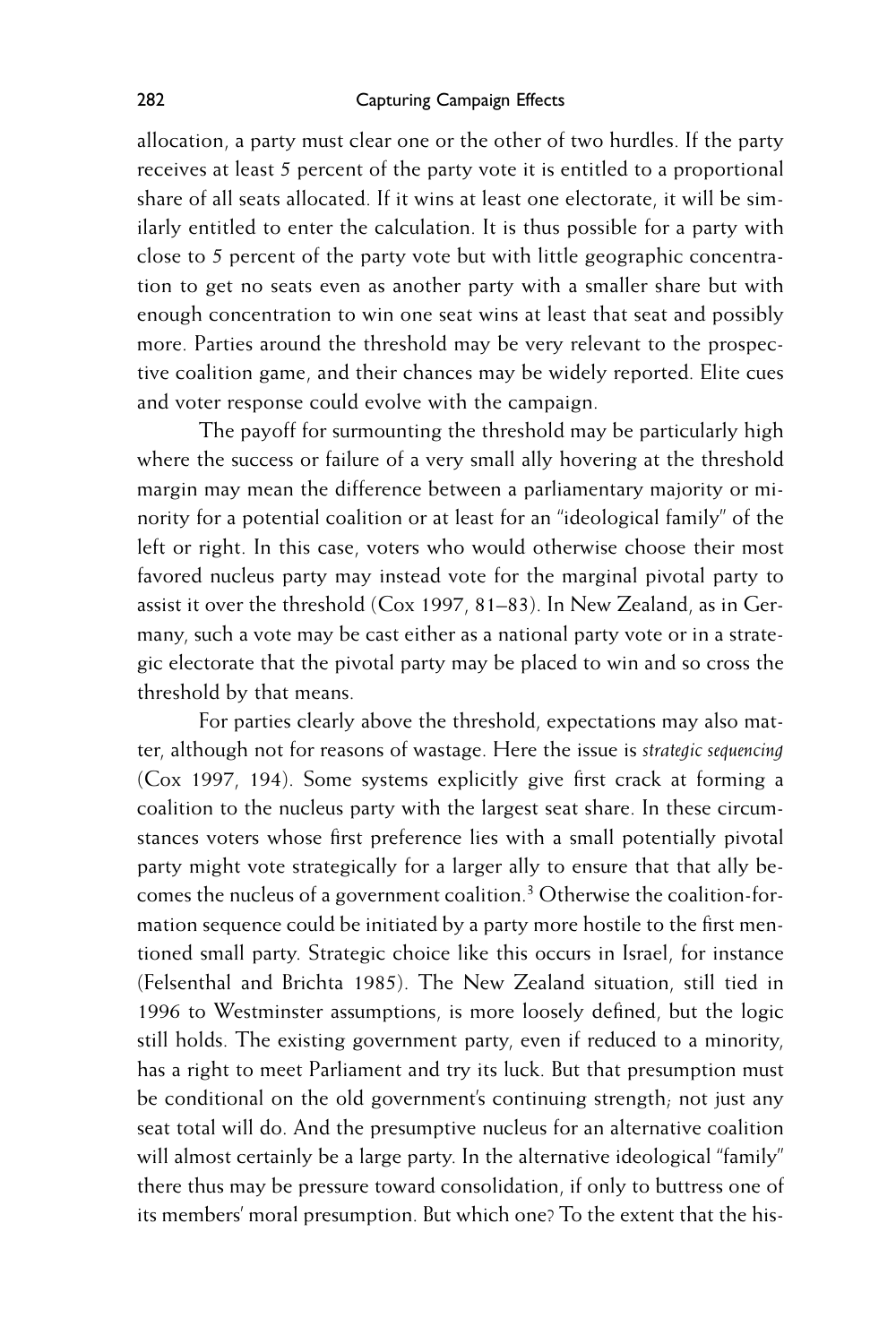tory of recent elections does not point to the likely leader, the "family" has a potentially severe coordination problem. Early polls and elite indications could be critical.

The Strategic Context for 1996

From 1935 to 1951, an almost pure two-party system prevailed in New Zealand. The center-right National Party competed against the center-left Labour Party across class and urban-rural cleavages. But pressure for change was evident in the 1950s, accelerated in the late 1970s, and went into a new gear in the late 1980s (Vowles 1994, 1997a, 1997b). By 1996, the party system was in an advanced state of breakdown.

The 1993 election marked a new peak in the system's fractionalization, with votes for the two largest parties falling just below 70 percent for the first time since 1928. Table 1 illustrates the main features of the 1993 and 1996 elections. It divides the parties into left and right blocs, with one center party. At the 1993 election, two new parties gained representation, with two members each. One, the left-leaning Alliance, had formed as a coalition of minor parties, including New Labour (with one member elected in 1990), the Greens, and the Liberals (a post-1990 election splinter from the National Party). The other, New Zealand First (NZF), was formed by dissident National member of Parliament (MP) Winston Peters in June 1993.

|                   | Left,<br>Right, or<br>Center |                        |              |                                  | 1996<br>Postelection |              |
|-------------------|------------------------------|------------------------|--------------|----------------------------------|----------------------|--------------|
|                   |                              | 1993 Election<br>Votes | <b>Seats</b> | 1996 Preelection<br><b>Seats</b> | Party<br>Votes       | <b>Seats</b> |
| $ACT^a$           | R                            |                        |              | $\Omega$                         | 6.1                  | 6.7          |
| National          | R                            | 35.1                   | 50.5         | 41.4                             | 33.8                 | 36.7         |
| Christiansb       | R                            | 2.0                    | $\mathbf{0}$ | 1.0                              | 4.3                  | $\mathbf{0}$ |
| Conservative      | R                            |                        |              | 1.0                              | 0.1                  | $\Omega$     |
| United            | R                            |                        |              | 7.1                              | 0.9                  | 0.8          |
| NZ First          | C                            | 8.4                    | 2.0          | 4.0                              | 13.4                 | 14.2         |
| Labour            |                              | 34.7                   | 45.4         | 41.4                             | 28.2                 | 30.8         |
| Alliance          |                              | 18.2                   | 2.0          | 2.0                              | 10.1                 | 10.8         |
| Legalize cannabis |                              |                        |              |                                  | 1.7                  | $\mathbf{0}$ |
| Independent       |                              |                        |              | 1.0                              |                      | $\Omega$     |
| N                 |                              | 100                    | 99           | 98 (1 vacant)                    | 100                  | 120          |

TABLE 1. Seat and Vote Shares in 1993 and 1996 (in percentages)

a Association of Consumers and Taxpayers.

bChristian Heritage 1993; Christian Coalition 1996 (Christian Heritage and Christian Democrats).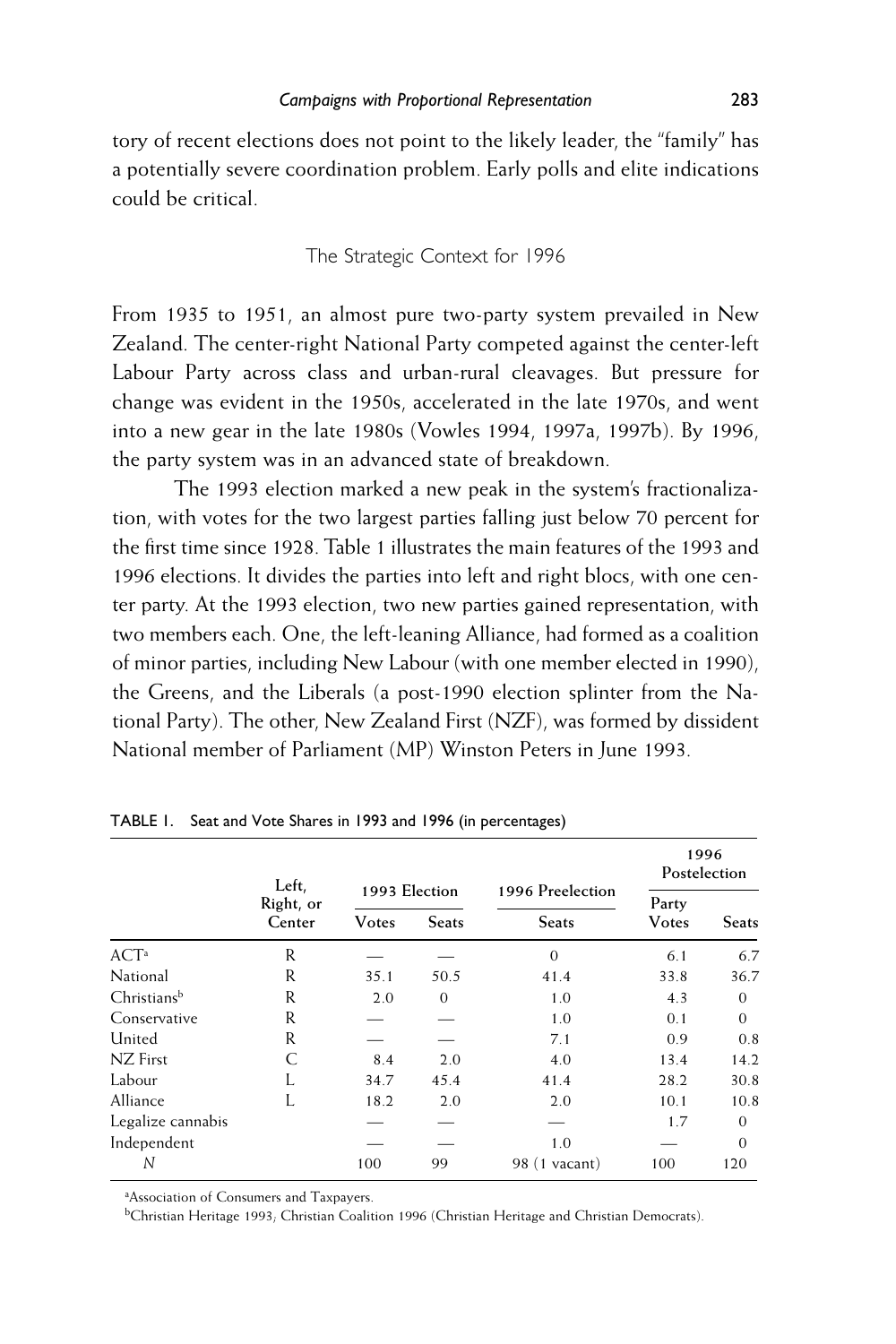#### 284 Capturing Campaign Effects

Between 1993 and 1996, four other significant parties were formed, three in Parliament. Both major parties lost members to smaller parties, each time in anticipation of the transition to MMP. The Christian Coalition had as one component the Christian Heritage Party, which gained 2 percent of the vote in 1993 but no seats. The other component was a sitting MP who had defected from National. The Conservatives and United were purely parliamentary creations, intended as potential coalition partners for a major party and also in part as a means of rescuing the careers of politicians unlikely to be selected for winnable seats or positions by their former parties.<sup>4</sup> The Association of Consumers and Taxpayers (ACT) was set up outside Parliament as a neoliberal party to advance the views of Roger Douglas, the Labour minister of finance who had driven the market liberalization of the 1980s. Although led by a former Labour cabinet colleague of Douglas, Richard Prebble, ACT positioned itself on the ideological right.

Between the two elections of 1993 and 1996 a National government remained uneasily in power. Having won in 1993 with only a one-seat majority over all other parties, over the next three years National progressed through almost all possible parliamentary arrangements: single-party majority, majority coalition, minority single-party government, back to majority coalition on a different basis, and reverting to a minority coalition in the months before the 1996 election.

Over the same period, public support for the parties shifted dramatically. Support for the two left parties steadily fell, most strikingly when NZF rose steeply early in 1996, after Winston Peters's attacks on immigration and increased foreign ownership of New Zealand assets. On the eve of the 1996 campaign, the strategic implication of vote shares was uncertain, and their stability was problematic. National was the most popular party, but without enough support to form a single-party government and with no guarantee of a coalition partner to provide a majority. United, despite seven members in the house, was making no impression in the polls. National helped United out by declining to contest the electorate (Ohariu-Belmont) of the best-known United MP, Peter Dunne, virtually assuring United a single seat and opening up the possibility of United's gaining further list seats. The Christian Coalition and ACT were in sight of the 5 percent party-vote threshold, but not necessarily above it.

Meanwhile NZF and Labour, and, at times, even the Alliance, took turns as the most popular opposition party. It was assumed by almost all observers that NZF sought to defeat the government and that the most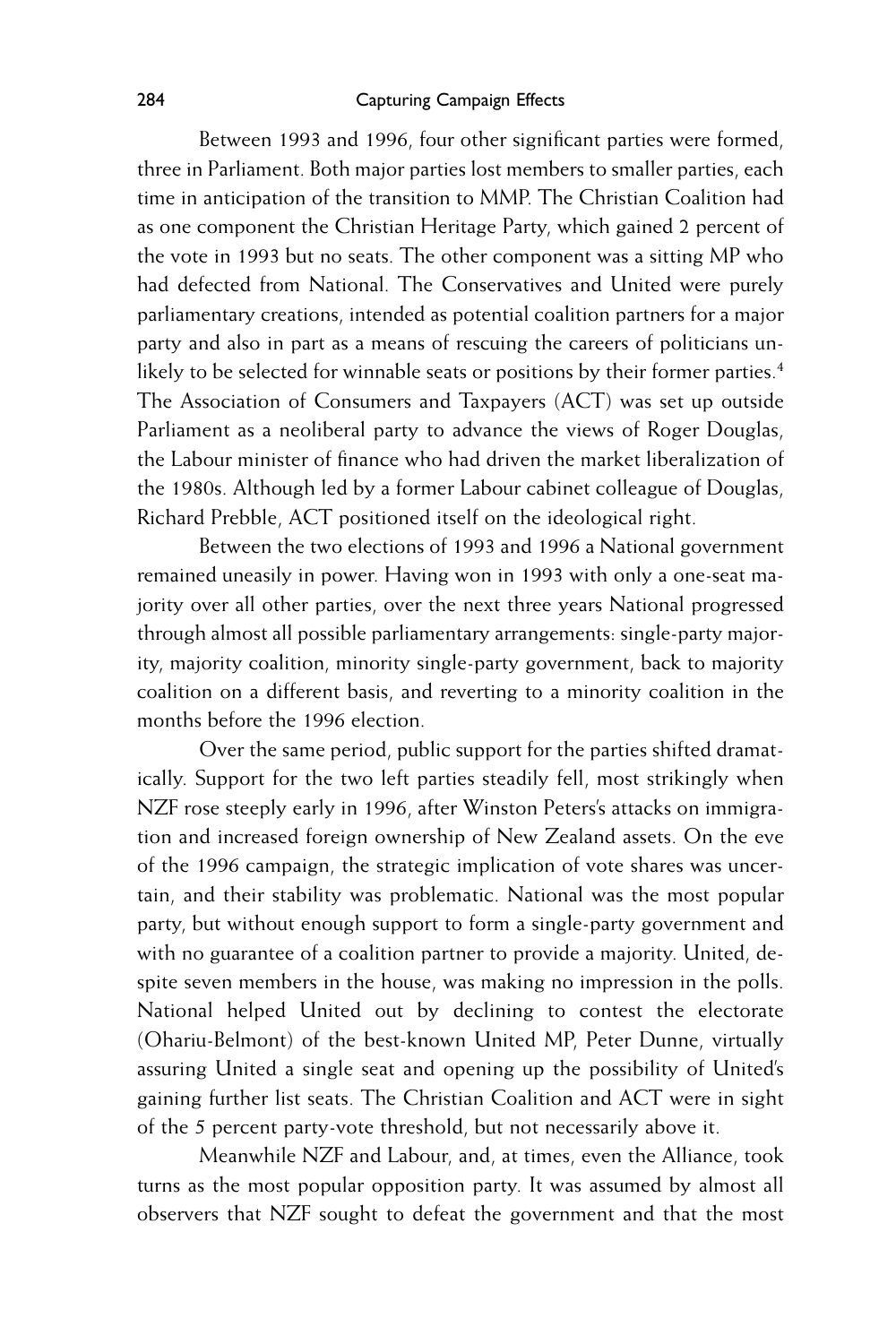

Fig. 1. Vote intentions, 1993–96: *a*, major parties; *b*, threshold parties. (Note: In some months there were two polls. Data from UMR-Insight, *National Business Review.*)

likely opposition coalition outcome would be a partnership of Labour and NZF. The Alliance indicated that in the absence of a preelection agreement it would not enter a coalition but would probably provide parliamentary support on confidence and supply for a non-National government.

This strategic environment defined the 1996 New Zealand election campaign as one of extreme uncertainty, fed by the volatility of the opposition vote and the electoral marginality of possible center-right coalition partners. National sought to reduce the marginality of United by effectively guaranteeing it representation in the new Parliament. But the prospects for the Christian Coalition and ACT appeared highly uncertain. In the best possible circumstances for the right, National, ACT, the Christian Coalition, and United might together gain enough seats for a parliamentary majority, but such a scenario was highly optimistic. On the other hand, although the three opposition parties were all certain to cross the threshold and might together command a parliamentary majority, their ability and willingness to sustain such a government were suspect. Labour's leader, Helen Clark, was unpopular among voters, and a vocal minority of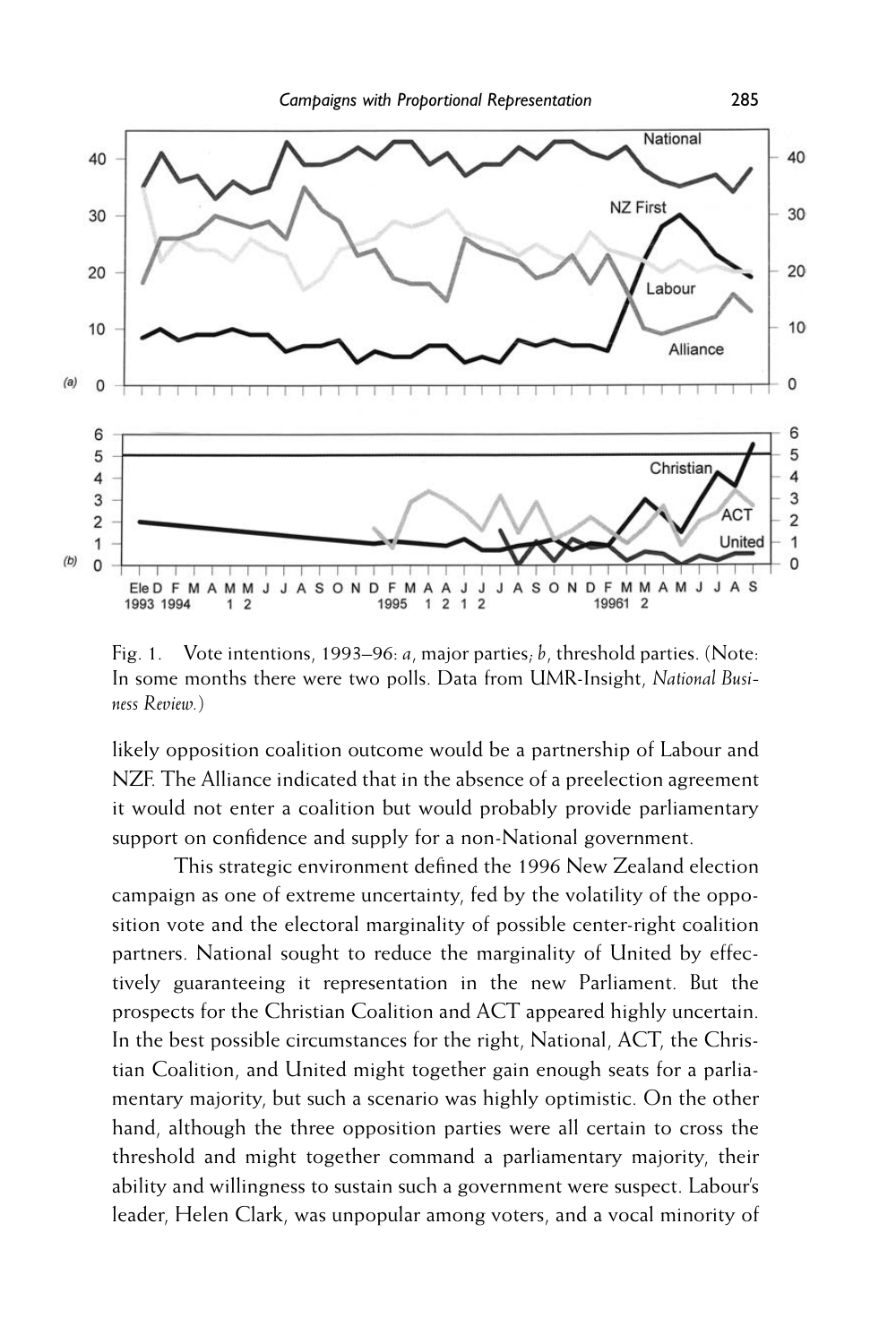Labour MPs had been working against her since she displaced her predecessor, Mike Moore, just after the 1993 election. Although the experience of its parliamentary team and the residues of historical support for Labour should have been working in its favor, Labour entered the campaign limping and at a tactical disadvantage.

Figure 2 shows that the campaign eventually generated a Labour revival, but the opposition picture remained clouded until late September, when Labour finally pulled away from the others. Labour appears to have surged twice and fallen back once. Even with the late slump, Labour ended the campaign as the presumptive rival to National.

For the small parties, the prospect of clearing the 5 percent threshold was uncertain all along. United clearly was not going to, but retained the local advantage in Ohariu-Belmont (see previous discussion). Both the Christians and ACT toyed with the threshold all along. Until late September neither seemed more likely than the other to clear it. Then ACT surged and cleared the hurdle comfortably, but the Christians fell short.

## Clearing the Threshold

For small parties, the question is whether the party will win *any* seats. As mentioned, under MMP a party becomes eligible for parliamentary seats either by winning at least 5 percent of the nationwide party vote or by winning at least one electorate seat. ACT eventually cleared both thresholds, but for much of the campaign its prospects seemed very much in doubt. United missed the 5 percent threshold by a wide margin but was virtually guaranteed an electorate seat by National's decision not to contest Ohariu-Belmont. The Christian Coalition flirted with the 5 percent threshold but had no realistic chance of winning any electorate seat.

According to figure 3, the campaign moved expectations toward the reality just described, but did so rather late and still left many respondents in the dark. For much of the campaign voters perceived ACT as hardly more viable than the Christians, with United seen as much the least viable of the three. In fact, a precampaign electorate poll had already indicated United on course to win Ohariu-Belmont, but most voters either did not have this information or, if they did, failed to absorb its threshold implications. Certainly, down to September 29, no enduring shift in threshold expectations occurred. Expectations seemed to drift: all three parties sagged around September 23–24 and then recovered, more or less. We have no explanation for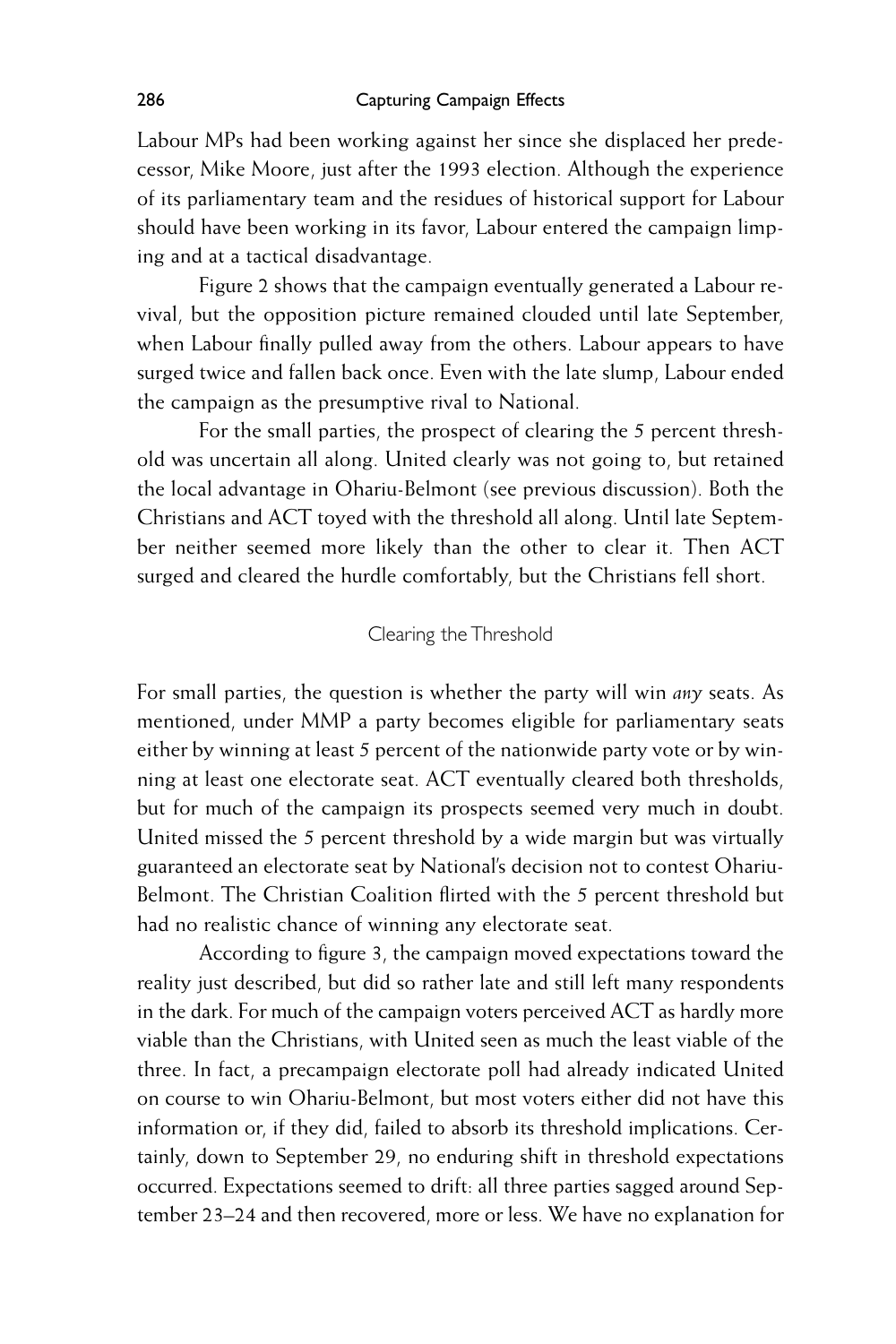

Fig. 2. Vote intentions in the 1996 campaign: *a,* major parties; *b,* threshold parties (five-day moving average)

the September 23–24 sag, but the general pattern is consistent with an electorate making straight party-vote calculations from national polls. Before September 28 the national numbers gave small parties little cause for optimism, and none suggested that either ACT or United had an advantage over the Christian Coalition. In four of the six polls published before September 28, the Christians outpolled ACT and in three, the Christians cleared the threshold. Only in the very first campaign-period poll (published September 14) did ACT's share exceed 5 percent.

Starting September 28, the informational situation shifted. That day saw the first electorate poll in Wellington Central, a seat contested by Richard Prebble, the ACT leader. This revealed a three-way race, with Prebble a close third. Essentially the same result was published on October 3, but the results of both of these polls had little circulation outside the lower North Island. On October 9 a Wellington Central electorate poll released on the most popular national TV news program gave Prebble a small plurality. On September 29 and 30, national polls suggested that ACT was at or above 5 percent. In four more national polls, ACT cleared the threshold twice and fell just short twice. Even where it fell short ACT outpolled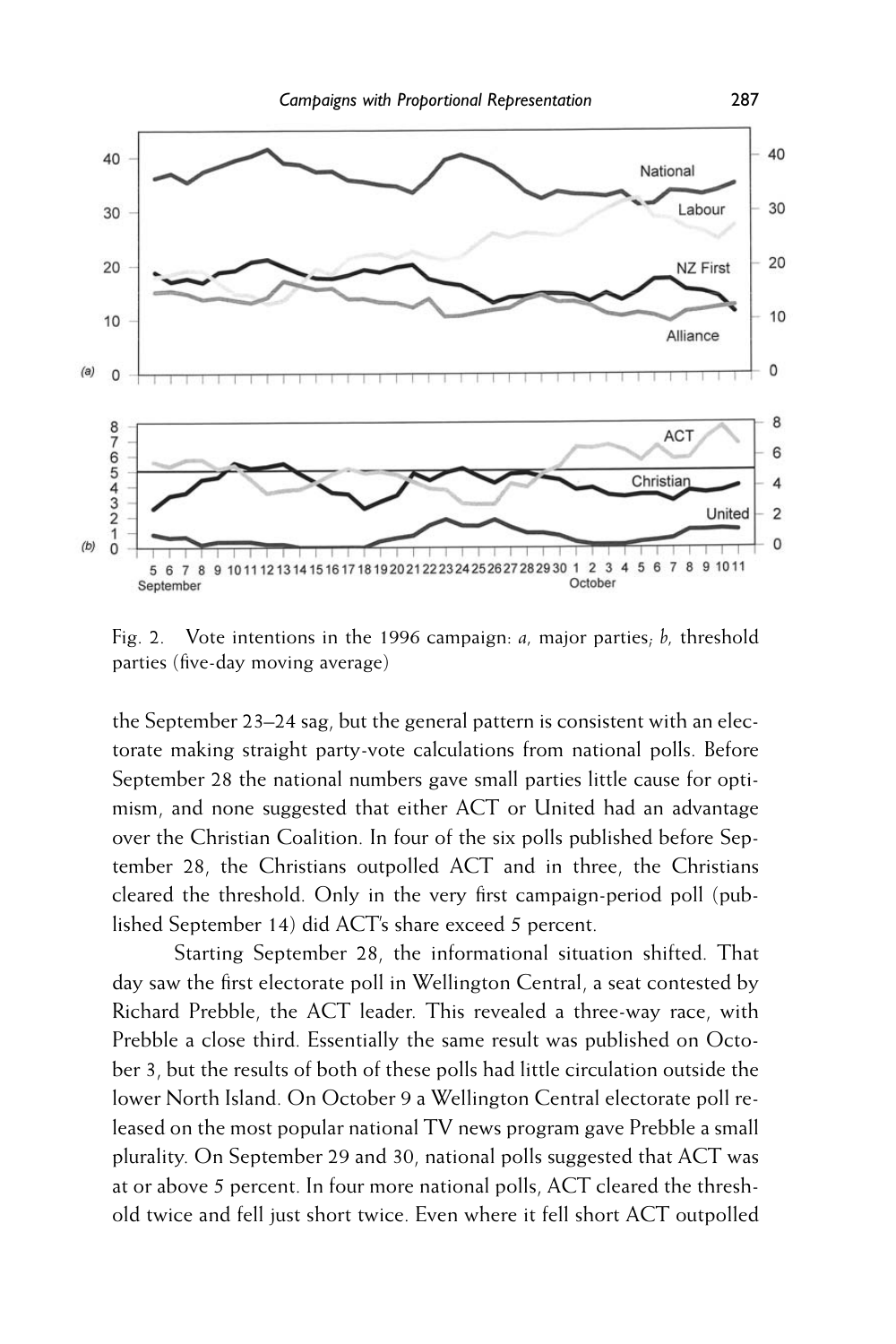

Fig. 3. Expectations for threshold parties (five-day moving average)

the Christians. The latter fell short of 5 percent in all six late polls. United's position also became very clear, as a September 30 poll in Ohariu-Belmont indicated that Peter Dunne was likely to receive an absolute majority.

Expectations moved toward reality, according to figure 3, as ACT and United moved up and the Christians dropped. For all the reality testing, however, perceptions still varied greatly at the end. To what extent did expectations reflect wish fulfilment, and did the campaign banish misperception?

Table 2 gives an account of factors governing expectations. Cross-sectional elements in the estimation are intended to do one or both of the following: stabilize other results or control for wish fulfilment bias. The two demographic variables, gender and age,<sup>5</sup> appear to be sources of bias. Males expressed systematically higher expectations than females for the threshold parties. Older voters were more skeptical than younger voters of ACT's and the Christians' chances. Also seeming to impart bias was the ideological camp of party identification, "left" for Alliance and Labour identifiers and "right" for National, Christian, ACT, and United identifiers. The clearest pattern was for ACT expectations, where the left-right gap in belief that ACT would clear the threshold was about nine points. Christian Coalition expectations also evoked a pale reflection of this pattern. Claiming that the party in question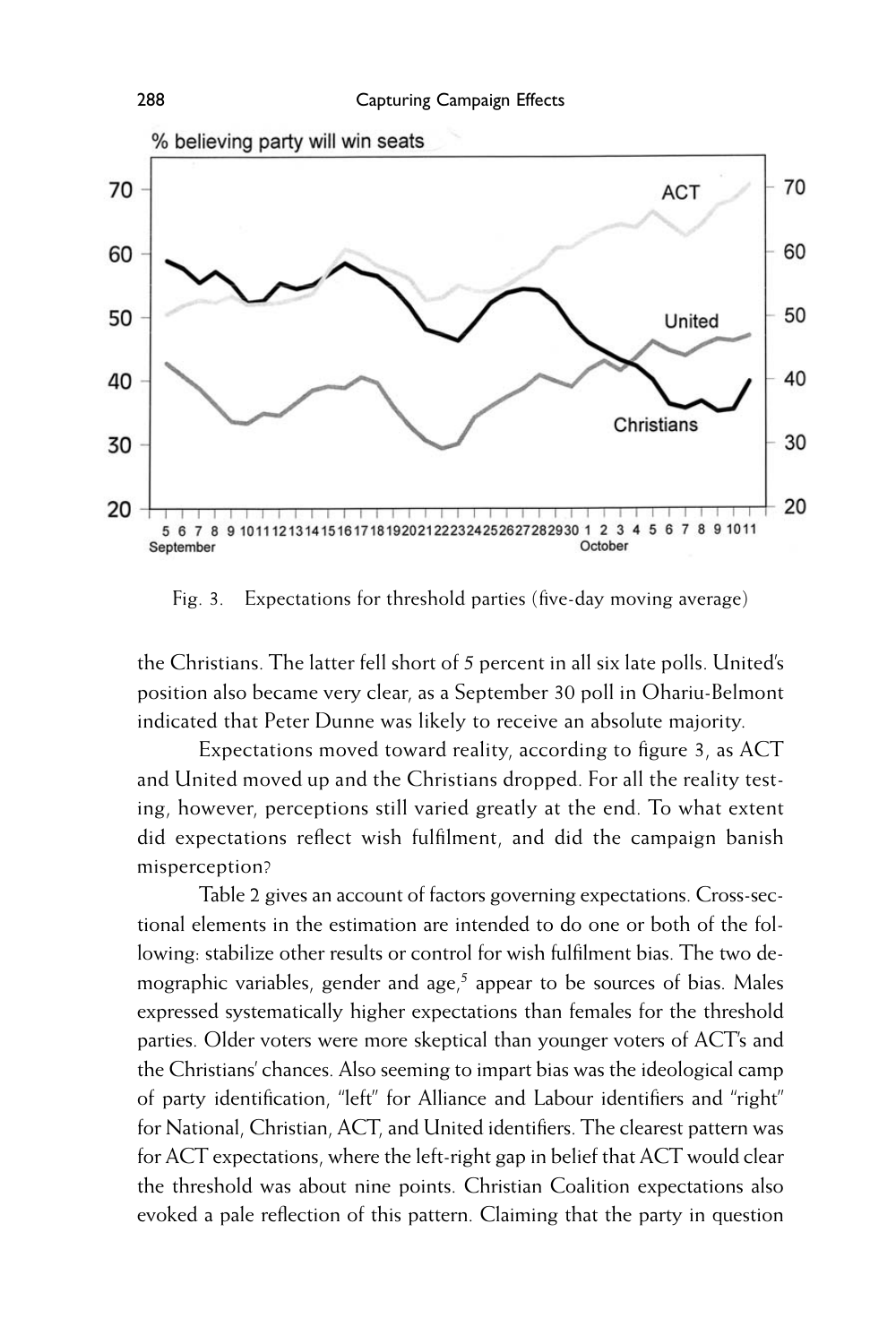was closest on the most important policy also boosted the party's perceived chances. Was this really bias? This is a matter we return to in a moment.

The other terms in the table are longitudinal. Each party's standing in the most recently published national poll is entered.<sup>6</sup> For ACT and United, dummy variables corresponding to release of electorate polls also appear, scored 0 for respondents interviewed before the publication of the poll and scored 1 for respondents interviewed on any later day. One poll gave the Ohariu-Belmont results for Peter Dunne of United, but there the race was not even close. As mentioned previously, three polls briefed voters on Wellington Central, and only the third indicated that Prebble of ACT held a plurality. National poll information had its greatest effect on the Christian Coalition, reflecting the deterioration in that party's standing. For ACT and United national polls had no effect. In United's case this is exactly as it should be, for the national polls were not relevant given the Ohariu-Belmont facts. It was the publication of the local poll that shifted expectations for United. For ACT, the key was the cumulation of information that Richard Prebble was on the rise in Wellington Central. This is indicated by the succession of positive coefficients on successive polls. These coefficients should be read cumulatively, later ones added to earlier ones. Over half the total rise in ACT expectations was attributable to the third electorate poll reported on national television.

|                                  | Expectations for Winning a Seat By |              |            |              |         |              |  |
|----------------------------------|------------------------------------|--------------|------------|--------------|---------|--------------|--|
|                                  | <b>ACT</b>                         |              | Christians |              | United  |              |  |
| Party % in last poll             | 0.01                               | (0.01)       | 0.06       | $(0.01)$ *** | 0.05    | (0.03)       |  |
| Electorate poll                  |                                    |              |            |              |         |              |  |
|                                  | 0.06                               | (0.03)       |            |              | 0.08    | $(0.02)$ *** |  |
| $\overline{2}$                   | 0.02                               | (0.04)       |            |              |         |              |  |
| 3                                | 0.08                               | (0.04)       |            |              |         |              |  |
| Left identification-general      | $-0.02$                            | (0.02)       | $-0.01$    | (0.02)       | $-0.01$ | (0.02)       |  |
| Right identification—general     | 0.07                               | $(0.02)$ *** | 0.03       | (0.02)       | $-0.01$ | (0.02)       |  |
| Threshold party closest on issue | 0.27                               | $(0.5)$ ***  | 0.47       | $(0.07)$ *** |         |              |  |
| Male                             | 0.05                               | $(0.02)$ **  | 0.03       | (0.02)       | 0.09    | $(0.02)$ *** |  |
| Age $(-18)$                      | $-0.17$                            | $(0.04)$ *** | $-0.06$    | (0.04)       | 0.07    | (0.04)       |  |
| Intercept                        | 0.52                               | (0.06)       | 0.21       | (0.05)       | 0.274   | (0.025)      |  |
| $R^2$ -adjusted                  | 0.04                               |              | 0.03       |              | 0.02    |              |  |
| $S_u$                            | 0.48                               |              | 0.49       |              | 0.48    |              |  |
| N                                | 2,927                              |              | 2,927      |              | 2,939   |              |  |

TABLE 2. Factors in Threshold Expectations

*Note:* Entries in parentheses are standard errors.

 $*_{b} < 0.05$   $*_{b} < 0.01$   $*_{b} < 0.001$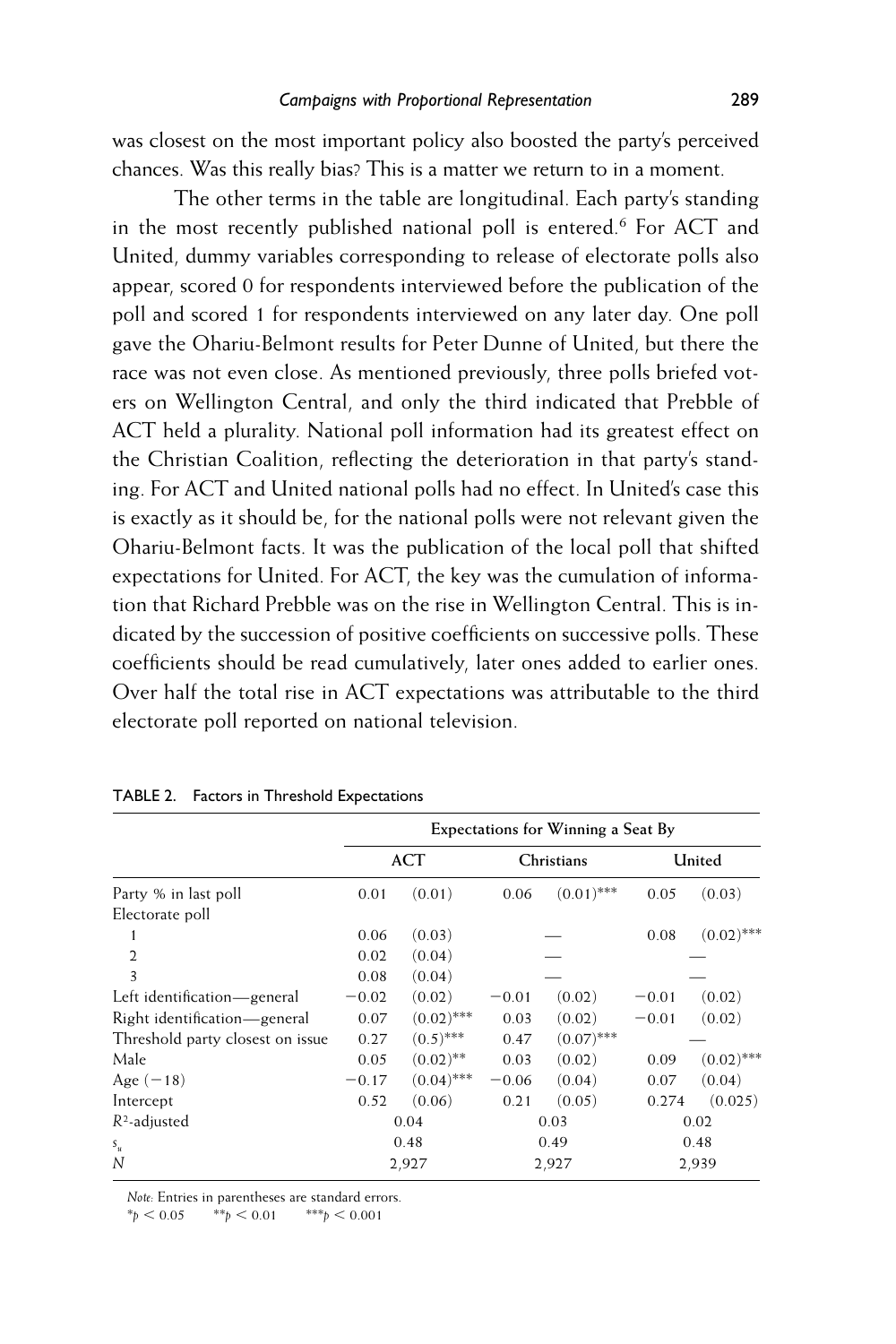

Fig. 4. Ideological differences in threshold expectations (seven-day moving average)

All longitudinal variables in table 2 are vulnerable to being styled as nothing more than time relabeled. For ACT and the Christians the national poll variable crudely divides the campaign into early and late, with only modest variation within halves of the campaign. The electorate poll variables, as dummies, divide the campaign even more crudely. But they derive credibility both from inspection of figure 3 and from common sense. The coefficient on the third Wellington Central result is not significant by the conventional test and criterion, but it is nearly so. More to the point, the null hypothesis refers to the difference between this poll and the immediately preceding one, a very stringent test, not between this poll and the period before any poll was published. By the latter criterion, the impact of the third poll is highly significant.

Ideological differences in strategic reckoning warrant closer attention. This could be just wish fulfilment, with no real motivational relevance. Or it could be that voters on the right have more incentive to weigh the prospects of small right and center-right parties with care. Time of campaign is relevant to distinguishing these processes and is controlled in figure 4, which presents week-by-week left-right differences in the percentage claiming that a small party will win a seat. The pattern is basically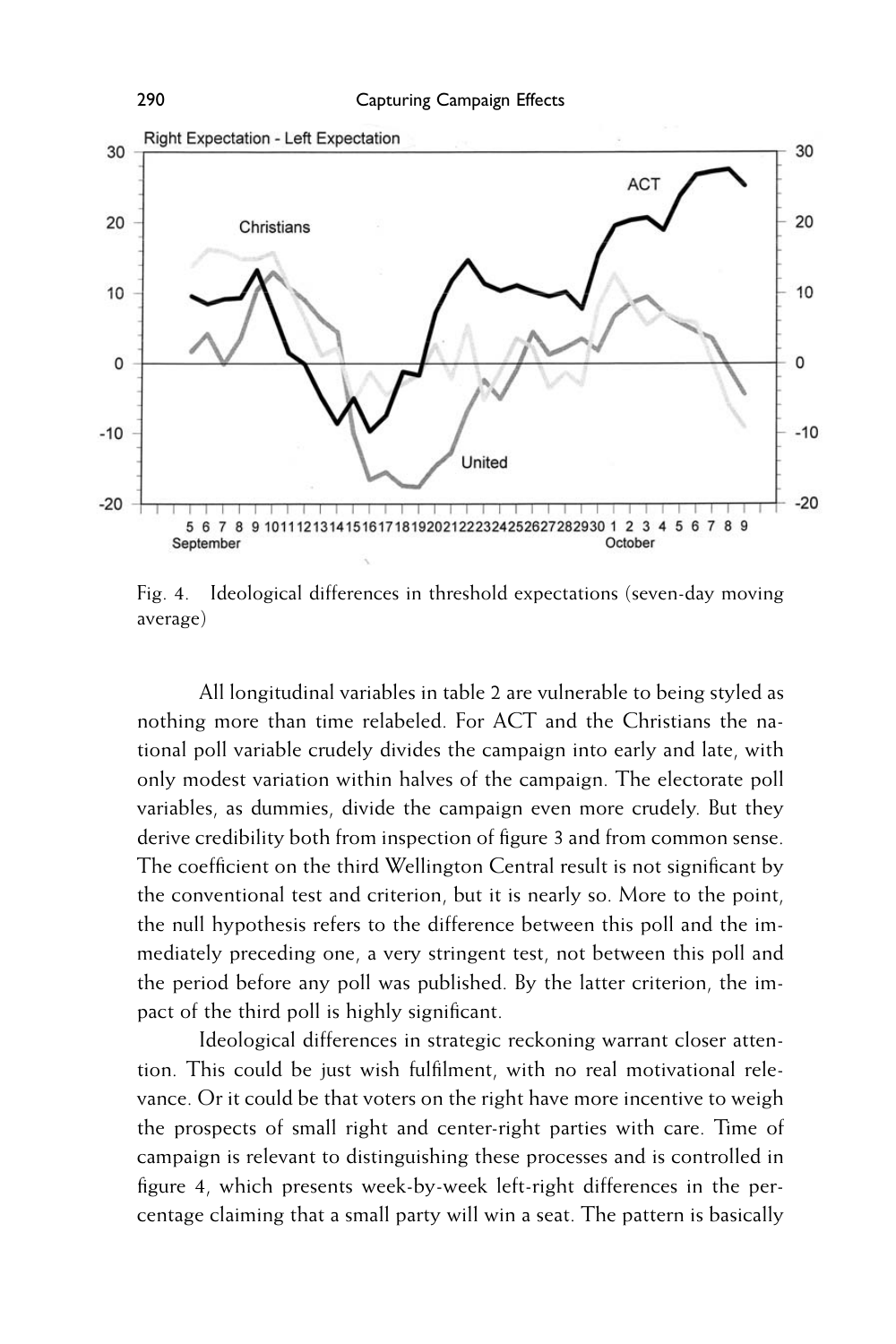consistent with motivationally differentiated reality testing, although with a wrinkle. Most striking is the contrast between ACT and the other two parties. For the Christian Coalition and United, the left-right difference was large early and essentially null late. This is consistent with the spread of common knowledge, in this case, knowledge of weakness. For ACT, the left-right difference widened as the campaign progressed. In fact, *only* right-party identifiers saw ACT gain viability.<sup>7</sup> It is hard to fault their perceptions, as late polls and accounts of the race in Wellington Central all pointed to the party's strength. If this was bias, it was bias on the left, but there, bias was irrelevant; nothing hinged on it. $8$ 

This brings us to implications for the vote. Table 3 presents estimations for right-party identifiers only, as they had the clearest incentive to take strategic action at the threshold. Two strategic factors enter the estimation, the threshold expectation for the small party in question and the expectation for the National Party share of parliamentary seats.<sup>9</sup> For prediction to the impact of threshold expectations, strategic reasoning arguably cuts both ways. On the one hand, there is little point wasting a vote for a party with little chance of winning so much as one seat; the vote is better given to a more viable ideological ally. On the other hand, the greater the small party's chance of winning, the less necessary is any strategic action. Strategic action is most necessary when the ally is right at the threshold: if it falls below, the ideological family's combined seat share may

|                                     | Party      |              |            |              |         |            |  |  |  |
|-------------------------------------|------------|--------------|------------|--------------|---------|------------|--|--|--|
|                                     | <b>ACT</b> |              | Christians |              | United  |            |  |  |  |
| Expectation for the threshold party |            |              |            |              |         |            |  |  |  |
| Expectation                         | 0.07       | $(0.02)$ *** | 0.02       | $(0.01)^*$   | 0.01    | (0.006)    |  |  |  |
| Expectation for the National Party  |            |              |            |              |         |            |  |  |  |
| "Time-series"                       | $-0.008$   | (0.006)      | $-0.004$   | (0.003)      | 0.000   | (0.002)    |  |  |  |
| "Cross-section"                     | 0.006      | (0.006)      | $-0.003$   | (0.003)      | 0.001   | (0.002)    |  |  |  |
| Threshold party closest             | 0.39       | $(0.05)$ *** | 0.33       | $(0.04)$ *** |         |            |  |  |  |
| Threshold party ID                  | 0.57       | $(0.09)$ *** | 0.68       | $(0.04)$ *** |         |            |  |  |  |
| Male                                | 0.04       | $(0.02)^*$   | $-0.02$    | $(0.01)^*$   | 0.01    | (0.01)     |  |  |  |
| Age $(-18)$                         | $-0.07$    | (0.005)      | 0.04       | (0.03)       | 0.03    | $(0.02)^*$ |  |  |  |
| Intercept                           | 0.13       | (0.34)       | 0.12       | (0.12)       | $-0.04$ | (0.07)     |  |  |  |
| $R^2$ -adjusted                     | 0.26       |              | 0.63       |              | 0.01    |            |  |  |  |
| $S_u$                               | 0.25       |              | 0.12       |              | 0.07    |            |  |  |  |

TABLE 3. Threshold Expectations and the Vote, Right Identifiers Only  $(N = 586)$ 

*Note:* Entries in parentheses are standard errors.

 $*_{p}$  < 0.05  $*_{p}$  < 0.01  $*_{p}$  < 0.001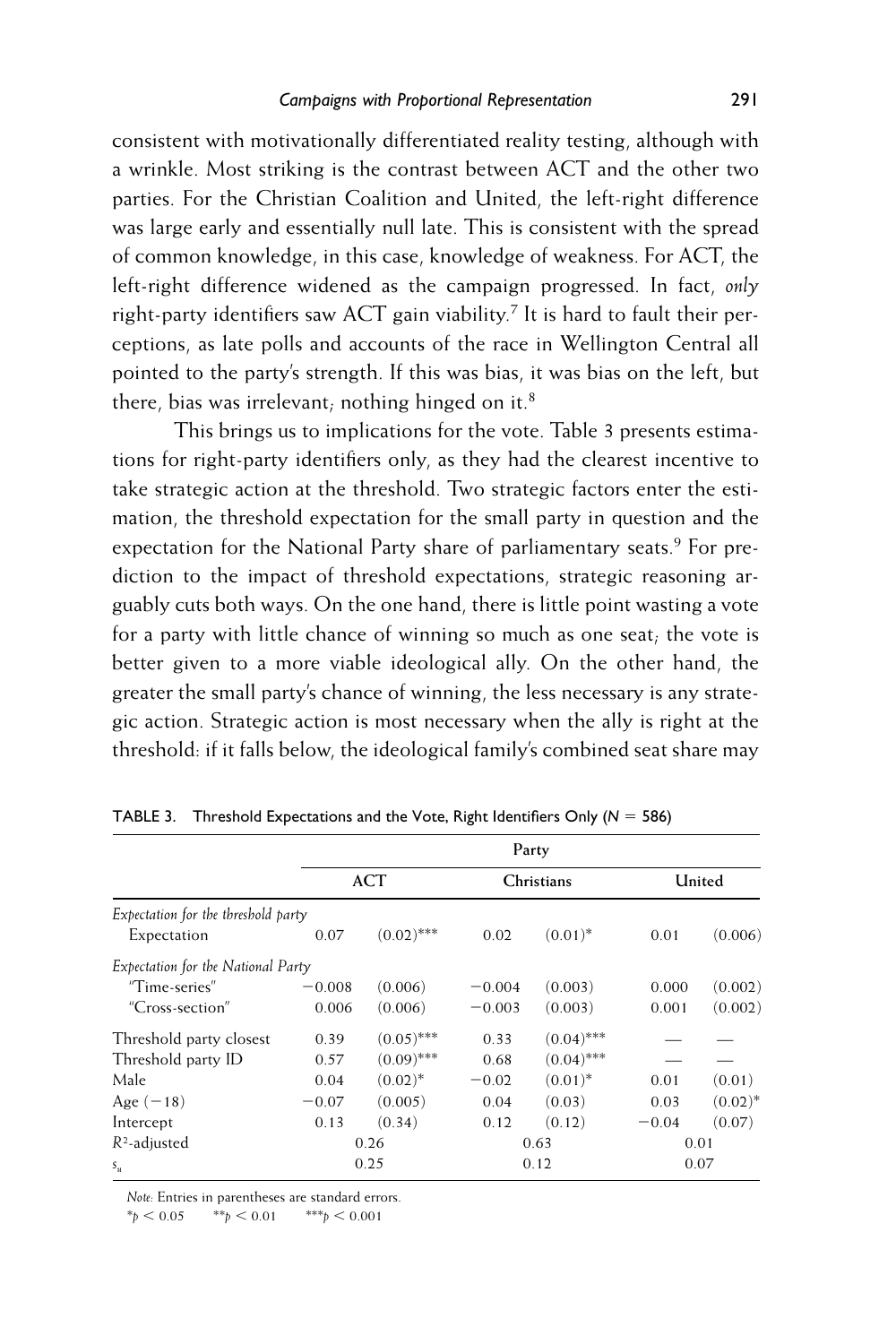be less than that available were the votes properly coordinated.<sup>10</sup> The National Party expectation carries a clearer indication: the greater the National share, the less the need for bolstering by small allies.

Expectations are broken into cross-sectional and time-series parts. We cannot assume as a matter of principle that the longitudinal and crosssectional elements in expectations (or in many other factors, for that matter) operate the same way. At any given time there may be a strong positive relationship between expectation and intention. The overall surface of expectations may shift with no or little concomitant shift in intentions or vice versa. If we estimated a single coefficient for impact of expectation on intention we might capture a mainly cross-sectional effect. Using this coefficient to calculate the impact of the net shift in expectations would almost certainly yield an overestimate. Where possible, then, we separate longitudinal from cross-sectional variation as follows:

First we derive a normalized seat expectation. For the National Party this is just the number of seats the respondent expects National to win divided by the total number the respondent expects for the four largest parties.

The mean seat expectation for the respondent's interview date is subtracted from his or her normalized expectation.

This sequence has the following effect. The second variable retains crosssectional information but is purged of longitudinal variance. With both variables in the estimation, the second captures only cross-sectional impact, leaving the first to capture only longitudinal impact. The coefficient on the first is the estimated dynamic effect, and the sum of the two coefficients captures the cross-sectional effect. In principle, this is not the best way to separate time-series from cross-sectional variance, but it is the only way available for expectational data.<sup>11</sup> For the threshold expectation itself, measured as a simple dummy variable, this method asks too much of the data, so we make no distinction between longitudinal and cross-sectional. Also in the estimation are two demographic variables, gender and age, together with two obvious substantive motives for choosing a party, whether or not it is the closest party on policy and whether or not the respondent identifies with it.

In actual results, threshold expectations play a simple role: the greater the expectation, the greater the likelihood of support for the party in question. One reading is this: no one is deluded that small-party success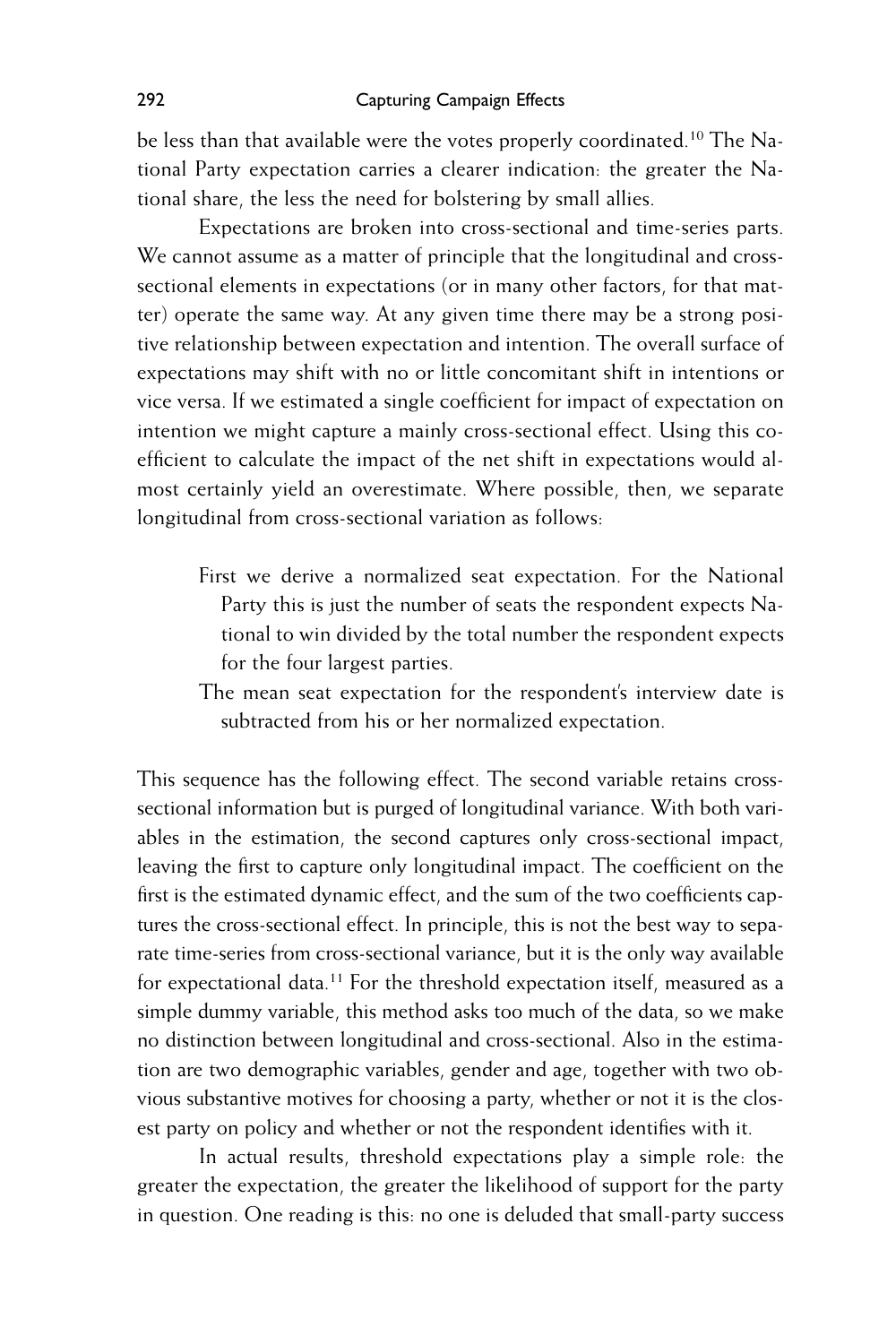is so certain that strategic vigilance need not be kept; the effective range of the distribution is from subjective certainty of failure to diffident optimism, with the latter being a necessary minimum condition to unlock the vote. This was true for both ACT and the Christians but was most forcefully true for ACT. Threshold expectations had no impact on the United vote. But then, United, alone among these parties, never needed help.

Expectations for the National Party seat total may have mattered for the ACT vote and the Christian vote, but the estimation is unstable. For these parties, expectations coefficients are about the same size as or slightly larger than their respective standard errors, with the time-series coefficients slightly more so. Most noteworthy is the time-series coefficient in the ACT estimation. It indicates that, as expectations for National's seat total weaken, the likelihood of supporting ACT increases and vice versa. The coefficient suggests that a one-point drop in the expected National share yields an eight-tenths of a percent increase in the ACT vote, other things being equal. The indication is similar but weaker for the Christian vote. The estimates further indicate that the impact on the ACT vote is entirely longitudinal.<sup>12</sup>

Expectations and "Strategic Sequencing"

"Strategic sequencing" takes place where votes are cast with a mind to which putative nucleus party gets priority in attempting to form a government. Before they could think in those terms, voters had to resolve a prior question: which party would be the opposition nucleus, Labour or NZF?

Why not Alliance? It is true that, in the aftermath of the 1993 election, the Alliance share surged, such that that party seemed like National's chief rival for some months (fig.  $1$ ), and as recently as February 1996 the Alliance rivaled Labour. But the Alliance declined sharply before the campaign, and only for a few early days did Labour's share fall below the Alliance one. In these circumstances, the Alliance was reduced to being a pivot, and even that role was diminished twice over: first, by the Alliance's unequivocal preference for Labour over National, and, second, by its commitment only to support a Labour government, not to join it.<sup>13</sup>

The main beneficiary of the Alliance's 1996 decline, seemingly, was NZF, whose share grew three- to fivefold between February and May 1996. Although NZF fell back, it was level with Labour on the eve of the campaign (fig. 1) and outpolled Labour for some of the campaign's early days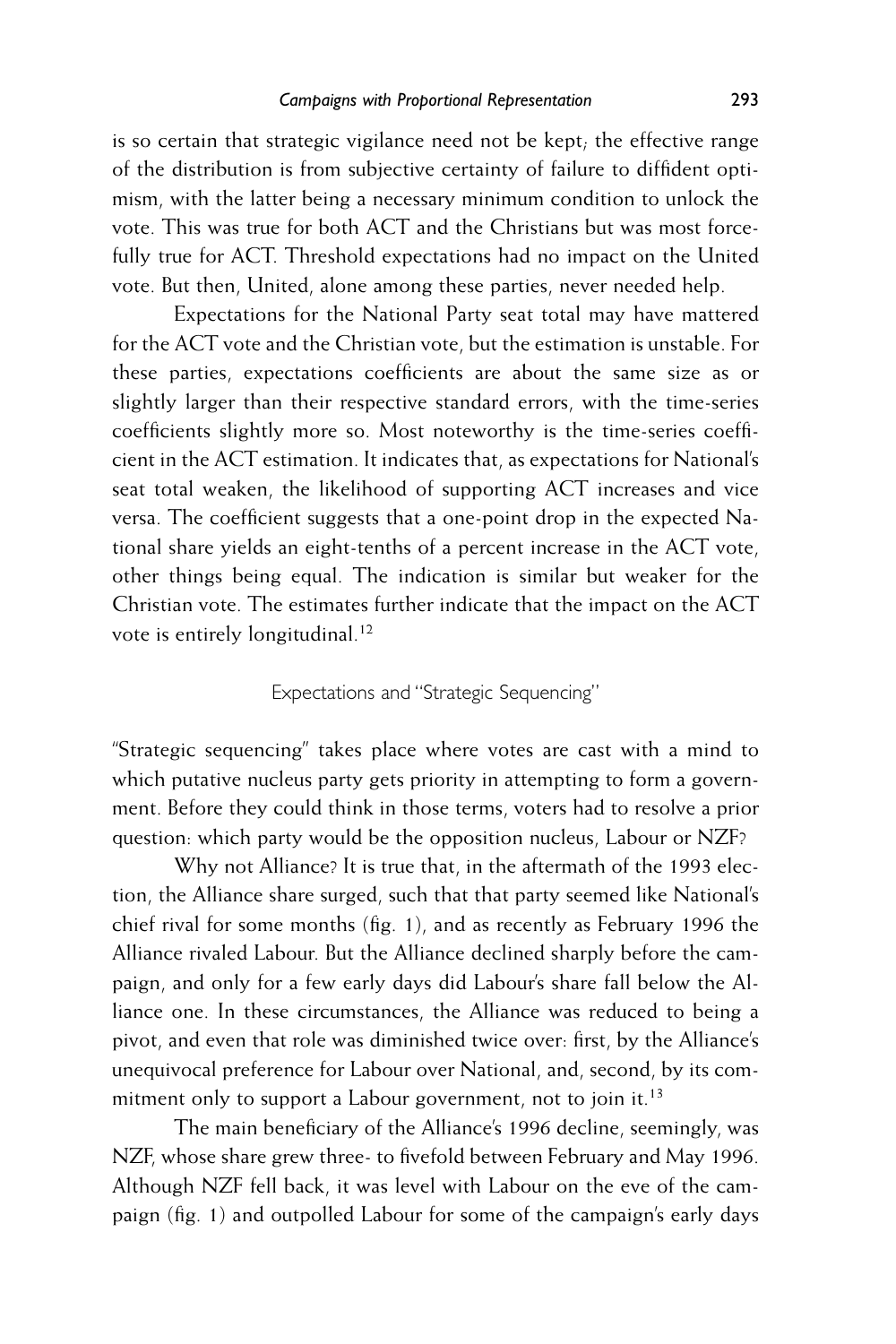$(f_1, g_2)$ . Winston Peters made his prime ministerial ambitions clear and, like Labour, rejected a preelection coalition agreement. Up to the campaign, and often during it, Peters reserved his main attacks for the National government, giving the clear impression that NZF intended to participate in, and preferably form, an alternative government. Toward the end of the campaign, as his party stalled, he began to sound more like a pivot than a nucleus. For much of the period under study, however, NZF could be seen as locked in a struggle for primacy with Labour.

If Labour naturally presented itself as a traditional party of government, there was serious question at the start if this pretense was sustainable. Helen Clark's credibility was also clearly tied to her ability to draw votes, at the start much in doubt. The biggest story of the campaign was her personal rehabilitation, which was linked to her ability to clarify Labour's position on key issues (Johnston 1998). This story will inevitably poke through this essay's analysis and narrative, especially in the guise of control factors in multivariate estimations, treated subsequently.

Here, though, the factor of interest is voters' expectations for Labour and NZF, as described in figure  $5$ , and what lay behind them. From the beginning, expectations for Labour were high, while expectations for NZF were realistically low, possibly even discounted. Respondents never projected a Labour seat share below 25 percent, even when fewer than 20 percent of those same respondents declared a Labour vote intention. As Labour's vote share rose, so did expectations. The two lines met at about 30 percent, accompanied each other into the low 30s, and then parted company. Where Labour's own vote fell back in the last week, expectations continued to drift up. Expectations for NZF drifted down over the campaign but were always fairly close to reality. The party was arguably discounted at the start and finish. In between, though, NZF expectations slightly outran intentions.

Some voters were more clear-headed in their expectations than others. For both Labour and NZF, partisans of the left and right got the race in clearer focus than did centrists. Centrists had the rank order of Labour and NZF roughly correct but updated their evaluations hardly at all. In the end, they discriminated the parties much less than did noncentrists; the image is of a random draw, somewhat modified by historical fact. The critical link is between left identifiers and expectations for Labour. At the start, left- and right-wing voters expected Labour to get between 25 percent and 30 percent of the seats. Starting in mid-September, however, left identifiers—and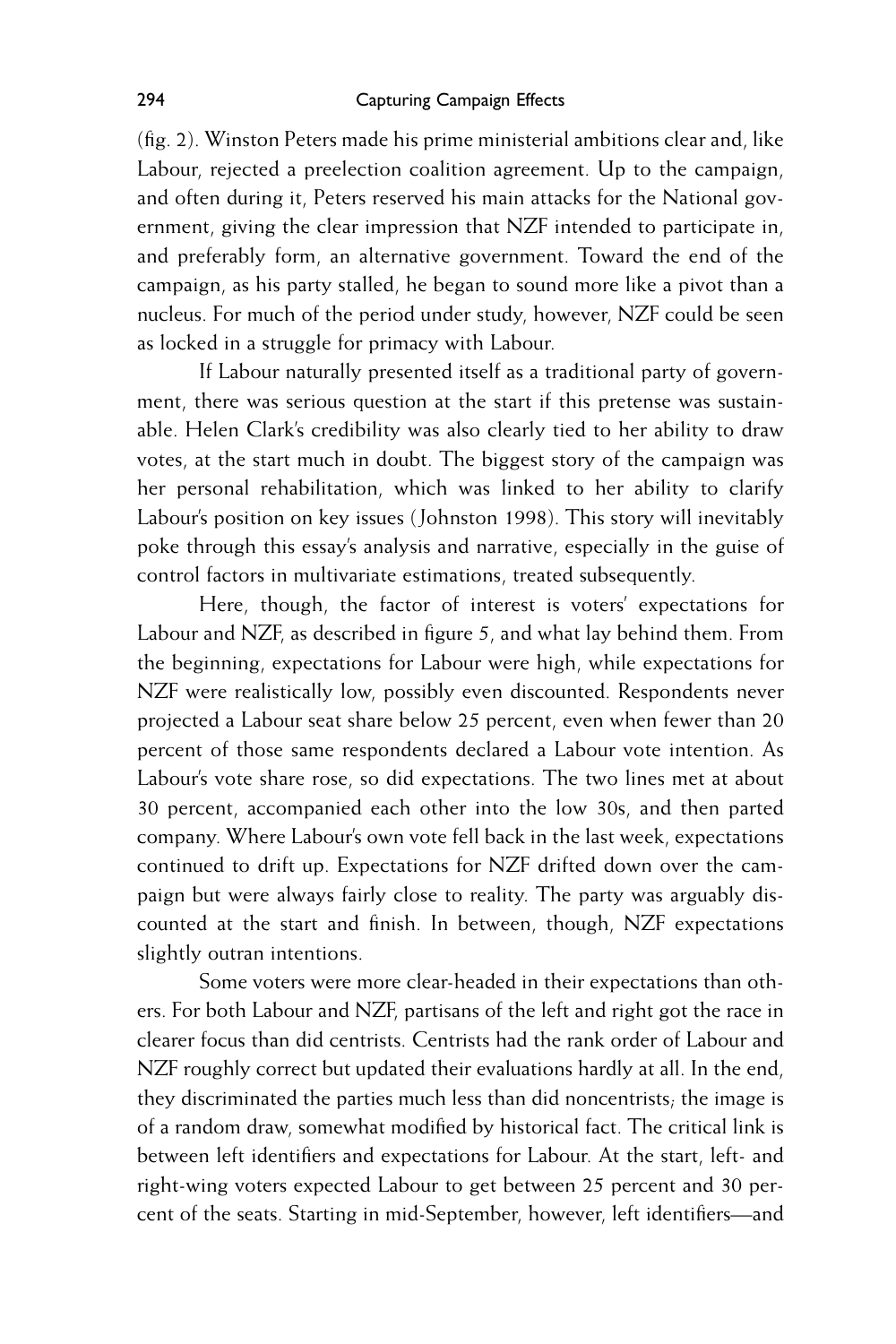

Fig. 5. Nucleus-party expectations by "ideological family": *a,* Labour; *b,* NZF (seven-day moving average)

only this group—began a rapid reevaluation of Labour's chances. There was a further acceleration of expectations after the first debate. Right identifiers also began upgrading their expectations at this point. But it will prove critical to the argument later in this essay that expectations on the left were already going up before the debate.

Table 4 attempts to account for expectations, with a mix of crosssectional and longitudinal elements. Party identification terms are almost purely cross-sectional, as little systematic movement in the distribution occurred over the sample period. Issue and leader ratings tap both kinds of variation. The percentage choosing Helen Clark as the best prime minister surged at midcampaign, as did the percentage saying Labour was closest on the most important issue.14 Poll information, of course, is purely longitudinal.

Expectations were clearly colored by predispositions, as indicated by party identification coefficients. For each of Labour and NZF, the most sharply contrasted identification groups were about 4.5 points apart, most optimistic being those identified with the party in question. Leader and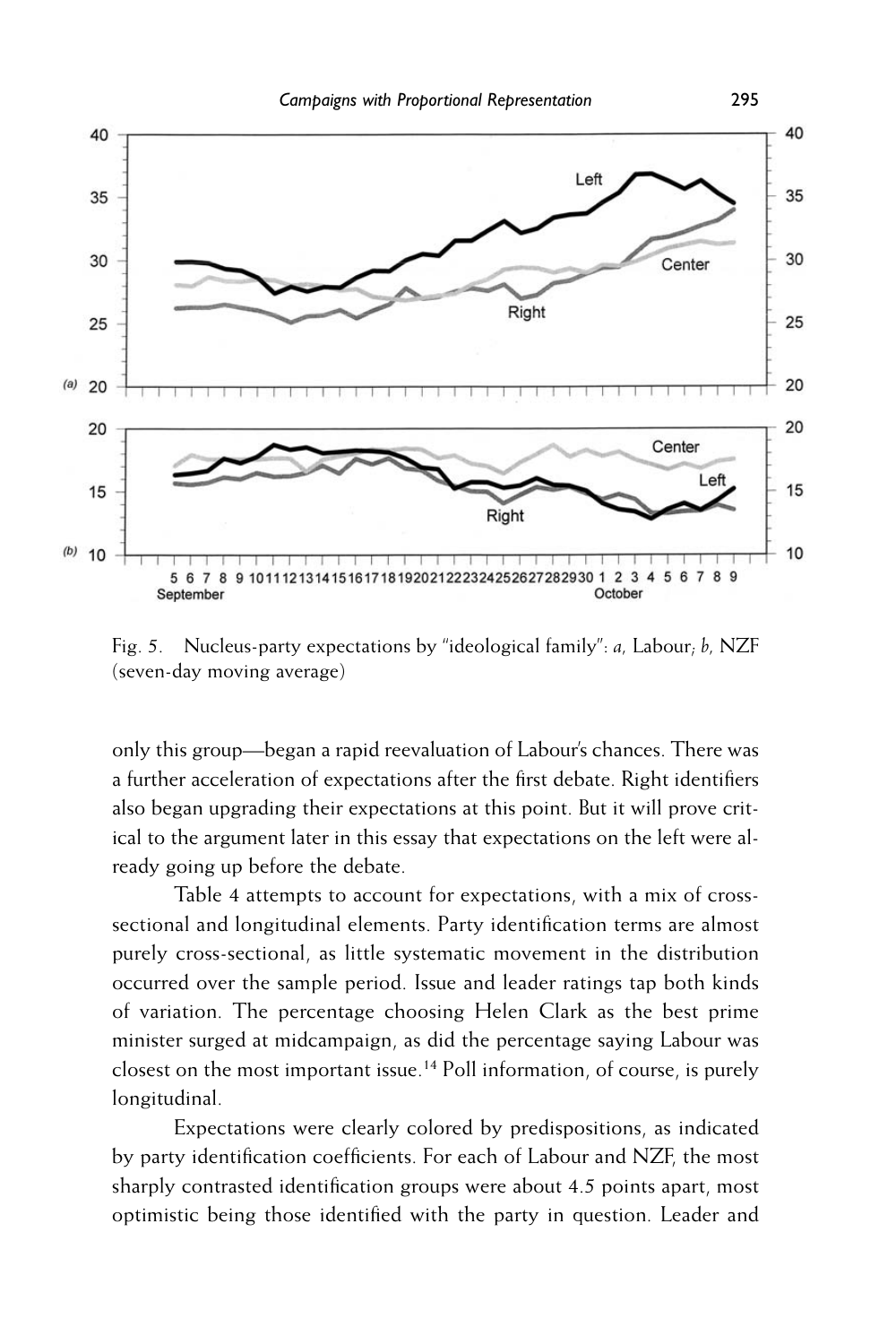issue evaluations also affected expectations, especially for NZF. Although we feel uncomfortable trying to separate longitudinal from cross-sectional,15 longitudinal shifts in these evaluations must be a big part of the story. As large numbers of voters made a substantive reevaluation of Clark and her party, so must they—with good reason—have reevaluated the party's prospects.

This brings us once more to the truly independent strategic information, from polls. Polls did have an effect for each party, much stronger for Labour than for NZF. For the latter the effect is truly weak: a percentage-point shift in polls induced a 0.13 shift in expectations, both variables measured on the same scale. And the distance traversed by NZF's published poll standing over the campaign—the range from the last precampaign to the last preelection poll—was only 7 points. For Labour both things were greater: the unit shift in polls induced a 0.43 shift in seat expectations, other things being equal, and total range in Labour shares spanned 13 points.<sup>16</sup>

Expectations did respond to campaign cues, including polls. No less striking, though, is the weight of history. From the beginning, Labour was forecast as closer in seats to National and closer to its own previous history

|                        |        | Labour       | New Zealand First |             |  |
|------------------------|--------|--------------|-------------------|-------------|--|
| Identification         |        |              |                   |             |  |
| Alliance               | $-2.1$ | $(0.99)^*$   | 1.0               | (1.0)       |  |
| Labour                 | 1.9    | $(0.5)$ ***  | $-0.9$            | (0.5)       |  |
| National               | $-0.3$ | (0.5)        | $-0.5$            | (0.5)       |  |
| NZ First               | $-2.6$ | $(1.0)$ **   | 3.7               | $(1.1)$ *** |  |
| Best prime minister    |        |              |                   |             |  |
| Bolger                 | 1.5    | $(0.5)$ ***  | $-0.7$            | (0.5)       |  |
| Clark                  | 1.2    | $(0.6)^*$    | 0.1               | (0.6)       |  |
| Peters                 | $-2.3$ | $(0.6)$ ***  | 6.8               | $(0.6)$ *** |  |
| Closest party on issue |        |              |                   |             |  |
| Alliance               | $-1.2$ | $(0.6)^*$    | $-0.9$            | (0.6)       |  |
| Labour                 | 1.8    | $(0.5)$ ***  | $-0.3$            | $(-0.6)$    |  |
| National               | $-1.6$ | $(0.5)$ **   | 0.1               | (0.5)       |  |
| NZ First               | $-3.1$ | $(0.7)$ ***  | 7.0               | $(0.7)$ *** |  |
| Party % in last poll   | 0.43   | $(0.06)$ *** | 0.13              | (0.07)      |  |
| Intercept              | 21.4   | (1.2)        | 13.1              | (1.3)       |  |
| $R^2$ -adjusted        |        | 0.12         |                   | 0.20        |  |
| $S_u$                  |        | 8.4          |                   | 8.8         |  |

TABLE 4. Factors in Labour and New Zealand First Expectations  $(N = 2,412)$ 

*Note:* Entries in parentheses are standard errors.

 $*_{b} < 0.05$   $*_{b} < 0.01$   $*_{b} < 0.001$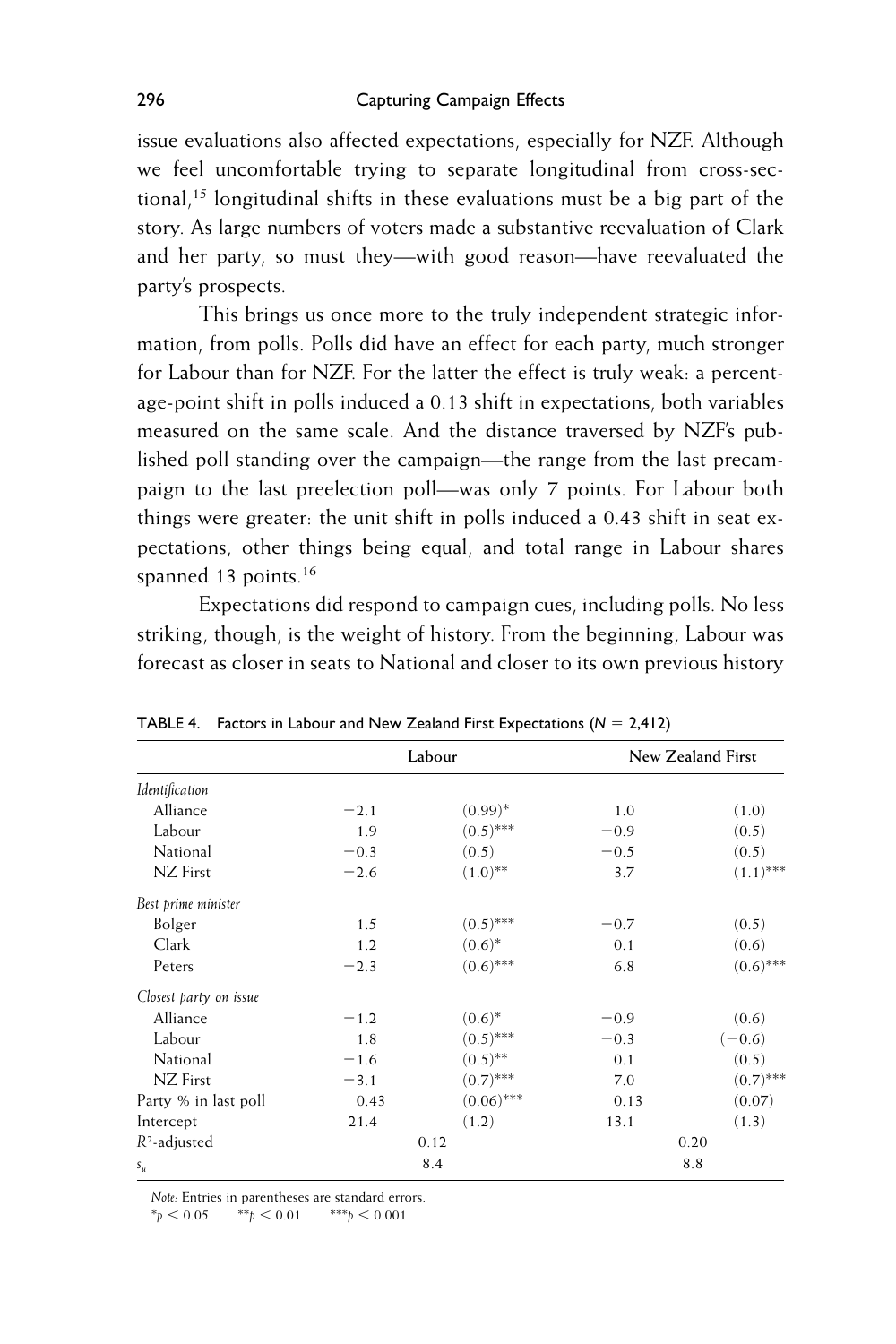than to its principal opposition rival, NZF. Events vindicated this early perception, but was it merely self-fulfilling? Had Clark not performed so well in the first debate, perhaps Labour expectations would have converged on predebate reality rather than the reverse.17 That early perceptions mirrored history should not be surprising, however. The same was true in the early stages of the 1988 Canadian campaign, even though the historically central Liberal Party struggled to stay ahead of the New Democratic Party (Johnston et al. 1992, chap. 7). It also mirrors experimental findings on equilibrium dynamics in the absence of polls (Forsythe et al. 1993), and poll information was sparse early on. The sluggishness of expectational updating also parallels both the Canadian survey pattern and experimental evidence (Edwards 1982).

Table 5 examines the impact of expectations on the vote. One estimation covers the whole campaign, maximizing both number of cases and longitudinal variance. But treating the whole campaign as a homogeneous time period may do violence to the logic of the event. Certain kinds of

|                        | Whole Campaign |              | Predebate            |              | Postdebate |              |  |
|------------------------|----------------|--------------|----------------------|--------------|------------|--------------|--|
| Labour expectation     |                |              |                      |              |            |              |  |
| "Time-series"          | 0.003          | (0.003)      | $0.018$ <sup>a</sup> | (0.010)      | $-0.002$   | (0.009)      |  |
| "Cross-section"        | 0.004          | (0.003)      | $-0.012$             | (0.010)      | 0.010      | (0.009)      |  |
| Identification         |                |              |                      |              |            |              |  |
| Alliance               | $-0.01$        | (0.04)       | $-0.04$              | (0.05)       | 0.02       | (0.06)       |  |
| Labour                 | 0.21           | $(0.02)$ *** | 0.19                 | $(0.03)$ *** | 0.22       | $(0.03)$ *** |  |
| NZ First               | $-0.007$       | (0.04)       | $-0.04$              | (0.05)       | 0.04       | (0.06)       |  |
| Best prime minister    |                |              |                      |              |            |              |  |
| Bolger                 | $-0.13$        | $(0.03)$ *** | $-0.13$              | $(0.03)$ *** | $-0.14$    | $(0.04)$ *** |  |
| Clark                  | 0.22           | $(0.03)$ *** | 0.26                 | $(0.04)$ *** | 0.19       | $(0.03)$ *** |  |
| Peters                 | $-0.10$        | $(0.03)$ *** | $-0.14$              | $(0.03)$ *** | $-0.04$    | (0.04)       |  |
| Closest party on issue |                |              |                      |              |            |              |  |
| Alliance               | $-0.10$        | $(0.03)$ *** | $-0.11$              | $(0.04)$ **  | $-0.09$    | $(0.04)^*$   |  |
| Labour                 | 0.39           | $(0.03)$ *** | 0.38                 | $(0.03)$ *** | 0.40       | $(0.04)$ *** |  |
| National               | $-0.07$        | $(0.03)^*$   | $-0.07$              | $(0.04)^*$   | $-0.06$    | (0.04)       |  |
| NZ First               | $-0.08$        | $(0.03)^*$   | $-0.03$              | (0.04)       | $-0.15$    | $(0.05)$ **  |  |
| Intercept              | 0.20           | (0.20)       | $-0.32$              | (0.27)       | 0.23       | (0.19)       |  |
| $R^2$ -adjusted        | 0.55           |              | 0.51                 |              | 0.58       |              |  |
| $S_{u}$                |                | 0.31         |                      | 0.31         |            | 0.31         |  |
| N                      | 1,456          |              | 802                  |              | 654        |              |  |

TABLE 5. Expectations, Coalitions, and the Labour Vote (respondents identified with right-wing parties excluded)

*Note:* Entries in parentheses are standard errors.

 $a_p < 0.10$   $\qquad \neq p < 0.05$   $\qquad \neq \neq p < 0.01$   $\qquad \neq \neq p < 0.001$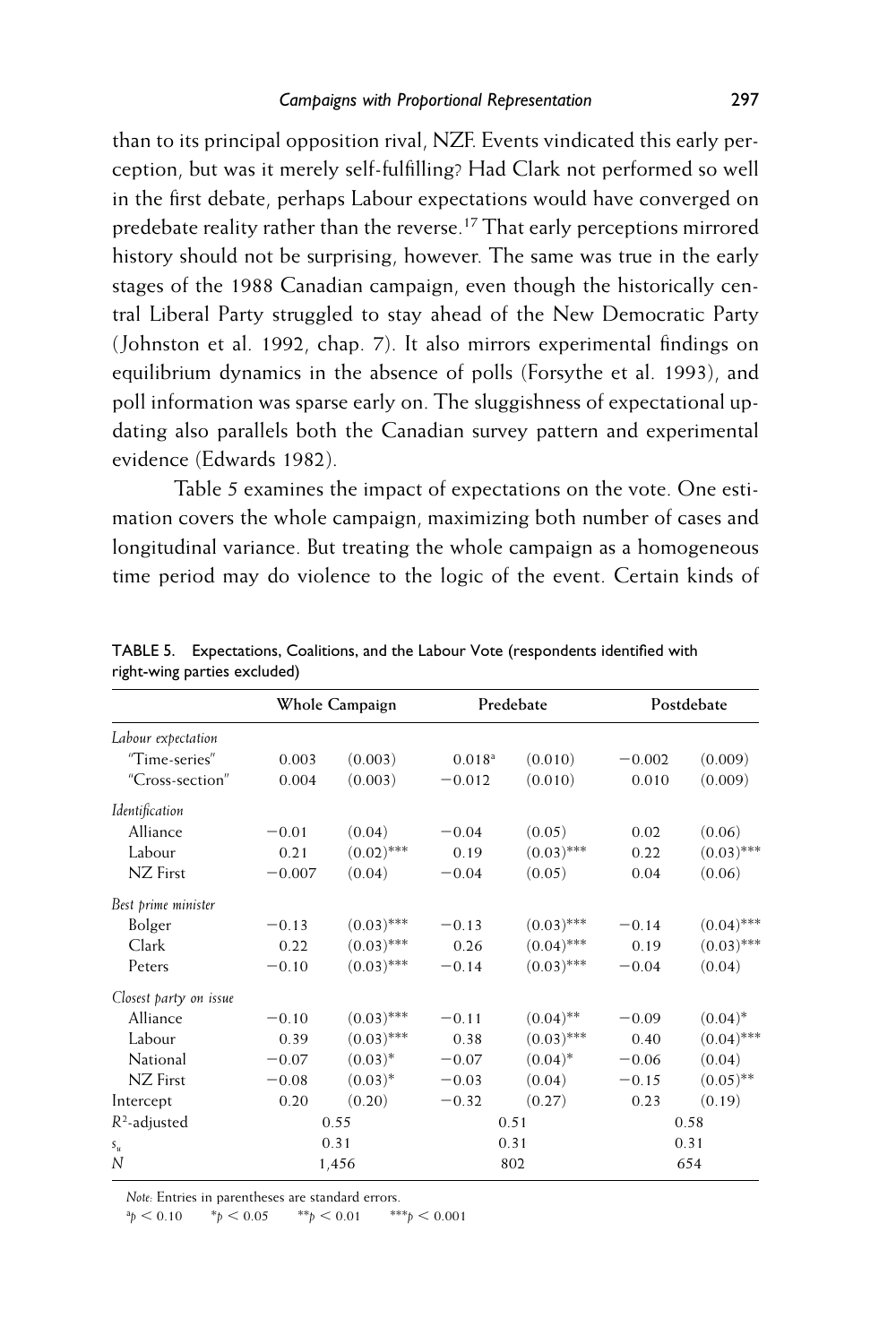### 298 Capturing Campaign Effects

information may be more powerful early than late, or vice versa, and certain considerations may be primed. The table addresses these possibilities in a crude way by breaking the campaign in two at the first debate, the event that rehabilitated Helen Clark. The estimation includes identification, leader, and issue terms, parallel to table 4. Expectational variance is separated into time-series and cross-sectional components, on the logic and by the means described previously.

Basically, expectations are hypothesized to have a monotonic positive impact. One condition that justifies this is that neither nucleus party is far ahead of its rival. This cuts both ways, of course: the weaker the Labour expectation, the less likely the Labour vote, and vice versa. This condition held before the first debate but ceased to hold shortly after the debate, as Labour pulled away. As this happened, the expectation might have become less important. A second condition is that no pivot party be in peril at the threshold. This condition also held throughout the campaign, as the obvious pivot, the Alliance, always had a vote-intention share above 10 percent. Had this condition not held, then above some threshold, the impact from the Labour expectation might even reverse sign: the more comfortable Labour's apparent position, the more readily can effort shift to bolstering the Alliance.<sup>18</sup>

Although most of the power in the estimations derives from substantive factors, expectations seem pretty clearly to matter. In the wholecampaign estimation, a 1-point shift in the Labour seat expectation produced a Labour vote increment of about 0.3 points, other things being equal. The time-series coefficient is barely larger than its standard error, however. The real story is from the first half of the campaign. Here the coefficient implies an effect closer to two-to-one; that is, a one percentage point gain in perceived seat share was worth almost a 2-point gain in vote likelihood. In this period, the Labour vote-intention share did go up, if only gradually. Nothing else was breaking Labour's way, as the reevaluation of Helen Clark and the concomitant clarification of Labour's positions on key issues lay in the future. As figure 5 indicates, respondents on the left were the most sensitive to Labour's evolving situation: their expectation for Labour's share grew some 6 points before the debate. Voters in the center reevaluated Labour's chances hardly at all (indeed, they were quite unresponsive throughout the campaign). Still, in the pool of potential Labour voters, expectational impact was hardly trivial. Once substantive considerations accelerated Labour's rise, however, expectations played no further role, as indicated by the feeble postdebate coefficient.<sup>19</sup>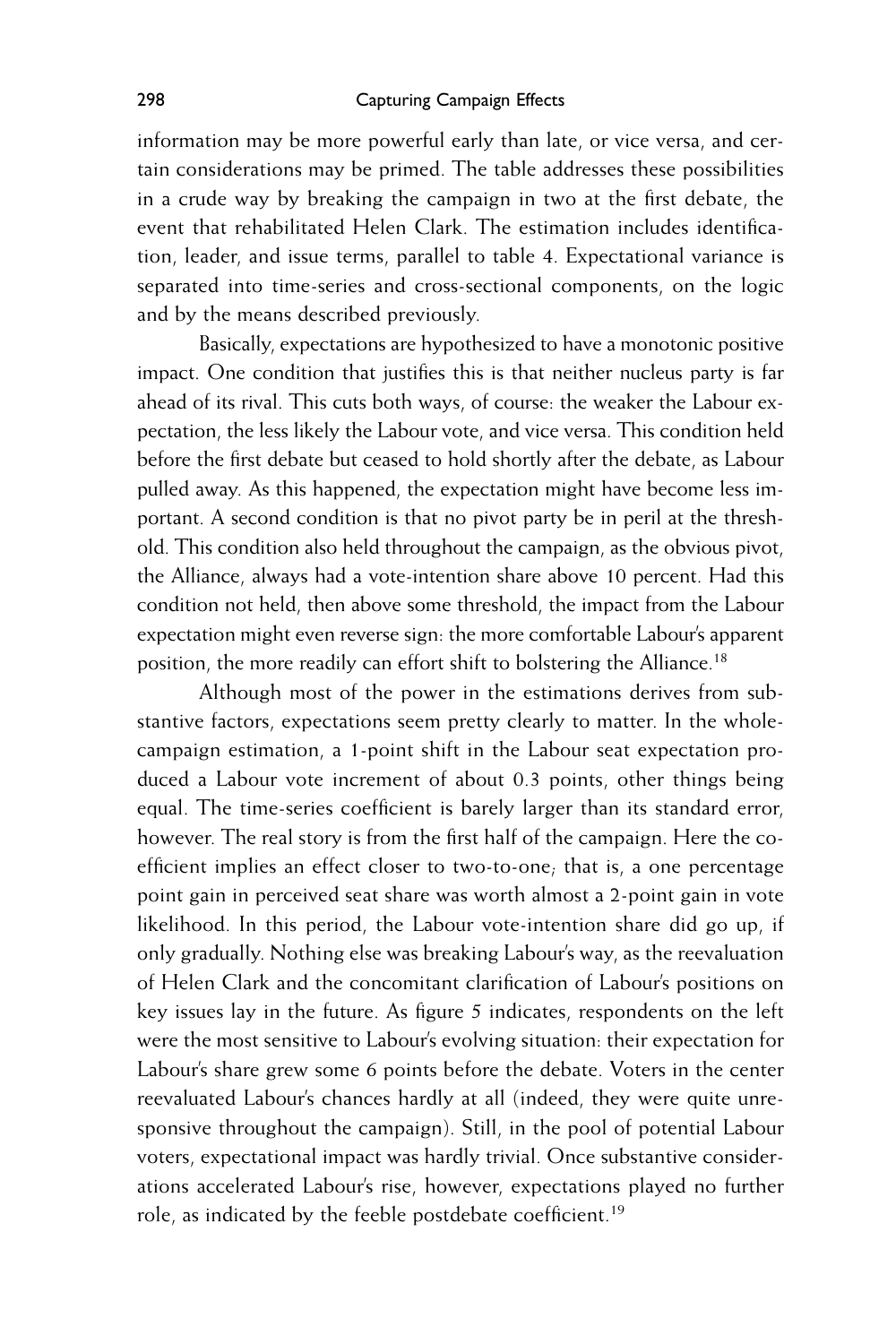**Discussion** 

On the eve of the 1996 campaign, the system presented voters with considerable strategic uncertainty. The campaign largely resolved the uncertainty, and published polls were critical to this resolution. In one sense, the polls were self-fulfilling. In another sense, they facilitated efficient behavior on the part of critical subsets of the electorate and, arguably, brought the result *closer* to the electorate's sincere preferences.

The campaign moved perception around the MMP threshold: ACT and United came to seem more viable and the Christian Coalition less so. These shifts accorded with reality and did so as reality itself moved, especially as polls put reality on the public record. The polls that moved perceptions were truly relevant to the choice. For ACT and United, only local polls were critical. Polls from Wellington Central confirmed that Richard Prebble was seriously in contention to win the seat, which would also ensure that ACT votes be translated into seats. For United, the one Ohariu-Belmont poll indicating victory for Peter Dunne shifted expectations dramatically. For the Christian Coalition, only nationwide polls mattered. Those were the only polls that *should* have mattered as the party had no realistic local stronghold, even as it Birted with the countrywide threshold. And shifts in expectation helped shift vote intentions for two of the three parties. Cross-sectionally, threshold perceptions exhibited bias, although some of what might look like bias was arguably motivationally appropriate attentiveness. Also relevant may have been expectations for the National Party. The weaker National was seen to be, the higher the probability of support for both ACT and the Christians.

The campaign also shifted expectations for potential nucleus parties, notably for Labour. The gradual upward drift in Labour intentions registered in upwardly revised expectations, even before Helen Clark's breakthrough in the first debate. Only voters on the left of the ideological spectrum recognized this drift, however. But only they were really prepared to act on it, so their alertness seems to complement that for rightwing voters in relation to ACT at the threshold. Both domains exhibited motivationally appropriate reality testing. Voters who ignored the information were unlikely to act on it.

Expectations were also subject to bias from history. At the outset, respondents projected Labour to win about as many seats as the party ultimately did win. This was true long before Labour's share of vote intentions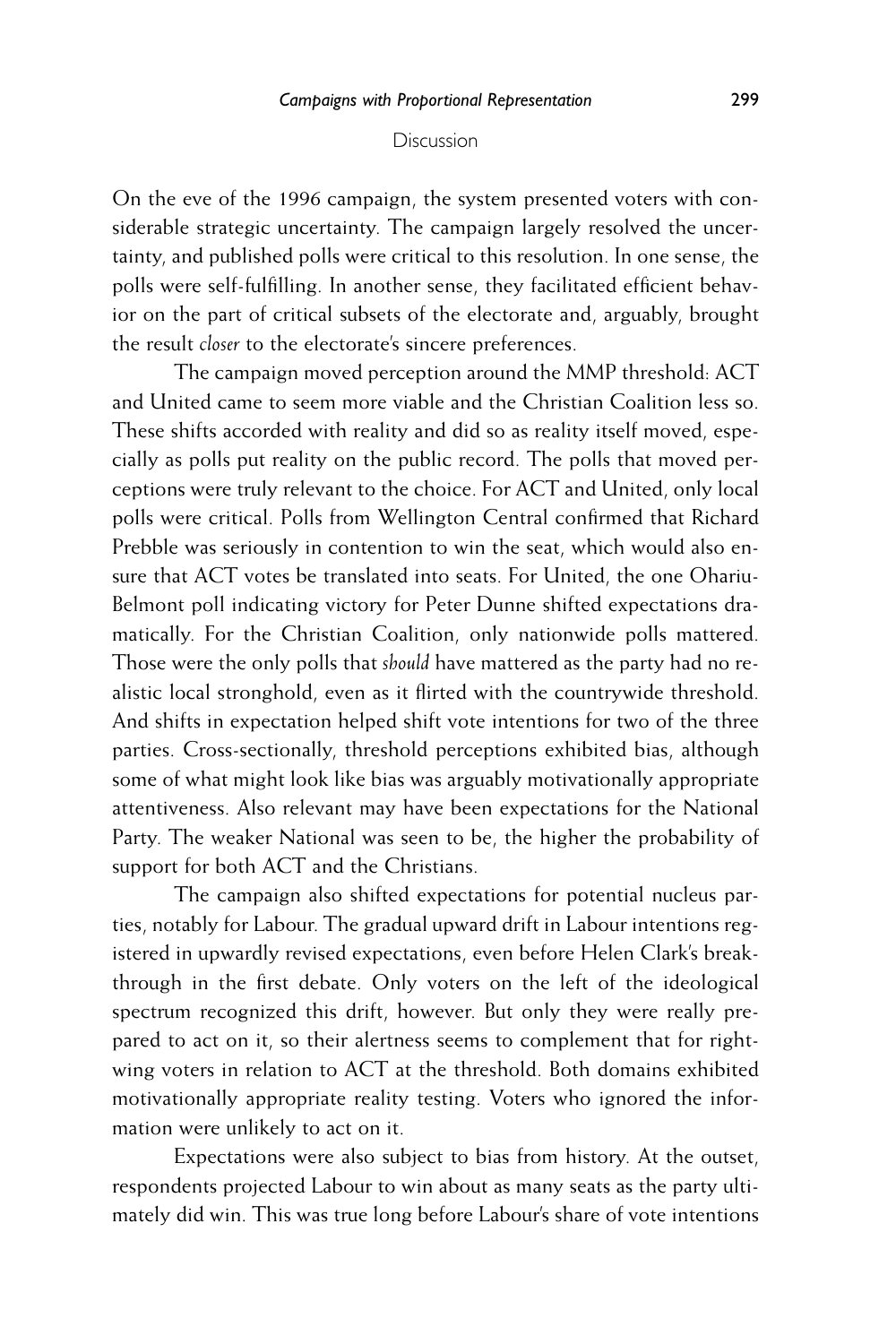## 300 Capturing Campaign Effects

actually reached that level. Evidently, voters felt the weight of history and discounted the more recent information. NZF did not so obviously have history on its side. Even under MMP, then, historically large parties may be advantaged, in that they can benefit from self-fulfilling expectations. Why should voters exhibit self-fulfilling expectations and behavior? The answer seems to lie in Cox's (1997) notion of "strategic sequencing." If big parties jockey for priority in forming the government, voters may factor expectations into their choice.

But, then, this evidence is for 1996, the first MMP election. The year's strategic confusion may only reflect the novelty of the situation. The rules were new, as was the level of electoral fragmentation. Some of that fragmentation was the result of attempts by parliamentary players to survive the transition. They too were operating in an unusually hazy context. As the system settles in, uncertainty may diminish. Ironically, this need not reduce the role of expectations. Expectations may just be more stable and even more self-fulfilling.

# **APPENDIX: The 1996 New Zealand Election Study**

The New Zealand Election Study (NZES) Campaign Survey was conducted between September 5 and October 11, 1996, by the Survey Research Unit in the Department of Political Science and Public Policy at the University of Waikato. We gratefully acknowledge the work of Dr. Gabriel Dekel, director of the unit.

Respondents were selected by random digit dialing from a national sampling frame of telephone numbers, weighted to ensure that the sample would be balanced by region. Respondents were also weighted according to household size, so that responses from persons in larger households were properly balanced against those in smaller households. No quotas or weights were applied by age and gender, as checks early in the interviewing indicated random sampling was producing a demographically representative sample within expected sampling error. Interviews were conducted on computer. Callbacks were essentially unrestricted, and numbers for which there was no reply were called up to twenty times.

The total sample size was 4,448, of which 3,091 were NZESfunded seven-minute interviews and 1,357 were three-minute mediafunded interviews. Most estimations and exhibits in this essay are based on the NZES-funded interviews. The response rate for this part of the sample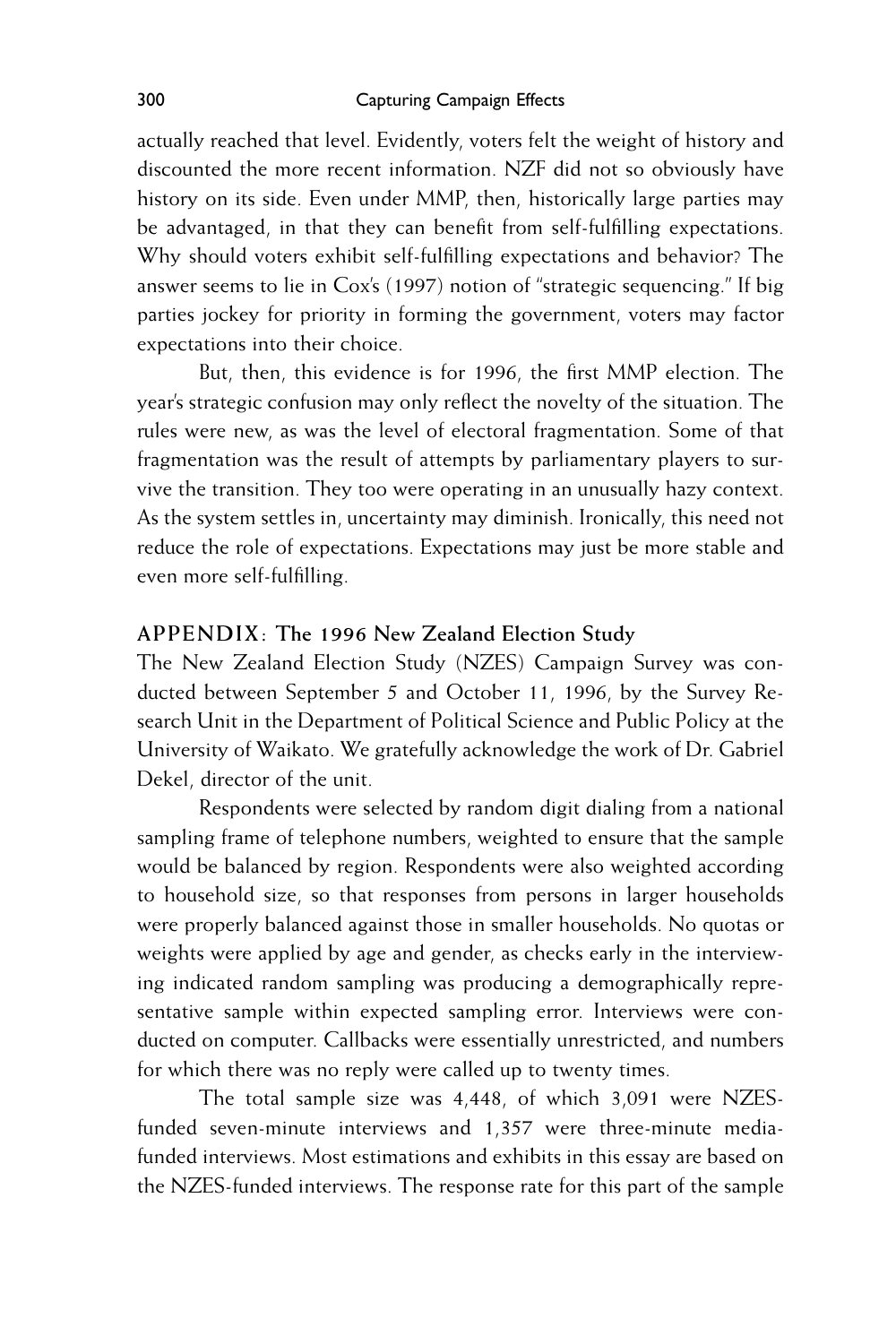was about 50 percent, on the assumption that numbers called twenty times or more with no reply were nonresidential.

The campaign survey was funded from a variety of sources, with some assistance from the budget of the 1996 Election Study, which was funded by New Zealand taxpayers through the Foundation for Research, Science, and Technology (FRST). Most of the support for the campaign survey came from the University of Waikato School of Social Sciences Research Committee and the University of Waikato and University of Auckland Research Committees. Further financial assistance also came from the *New Zealand Herald* and Television New Zealand.

#### **NOTES**

1. This is a stylization of Palfrey 1989; Fey 1997; and Cox 1997. We deliberately finesse considerations of local versus national equilibriation and of the measurement of *M*, as neither matters much to our argument.

2. Other kinds of movement may be greater, however. For example, the typically greater fractionalization of systems under PR may multiply the number of acceptable parties for any given voter, and this may facilitate shifts within blocs (Bartolini and Mair 1990).

3. In the use of the term *nucleus* to denote parties at the center of a coalition, we follow Laver and Schofield 1991, 206.

4. With the shift to MMP the number of electorates was cut almost in half, from ninety-five non-Maori seats to sixty. Many incumbents would thus be forced into head-to-head contests for reselection.

5. Ideally more demographic variables would be entered, but severe time constraints on the telephone wave made age and gender the only two available. We reestimated all the tables in this essay with a full inventory of postelection variables, but because this cut the total sample size in half, it contributed little to the stabilization of coefficients.

6. The poll variable was simply updated on each day. National polls appeared in a morning newspaper, the *New Zealand Herald,* which circulates in the upper North Island, where about half the country's population lives. Most electorate polls appeared in Wellington's *Evening Post,* which is read mainly in the lower North Island. The polls with most exposure were the Colmar-Brunton efforts featured on TV One's Network News at  $6.00$  p.m., and these included the final Wellington Central electorate poll. Polls conducted by CM Research appeared on the TV3 National News, also at 6:00 p.m. A single national poll early in the campaign was published in the *National Business Review,* conducted by UMR-Insight.

7. In the first week of fieldwork, 51.2 percent of left identifiers thought ACT would win a seat, as compared with 50.0 percent of right identifiers; corresponding percentages for the last week were 54.2 and 78.2.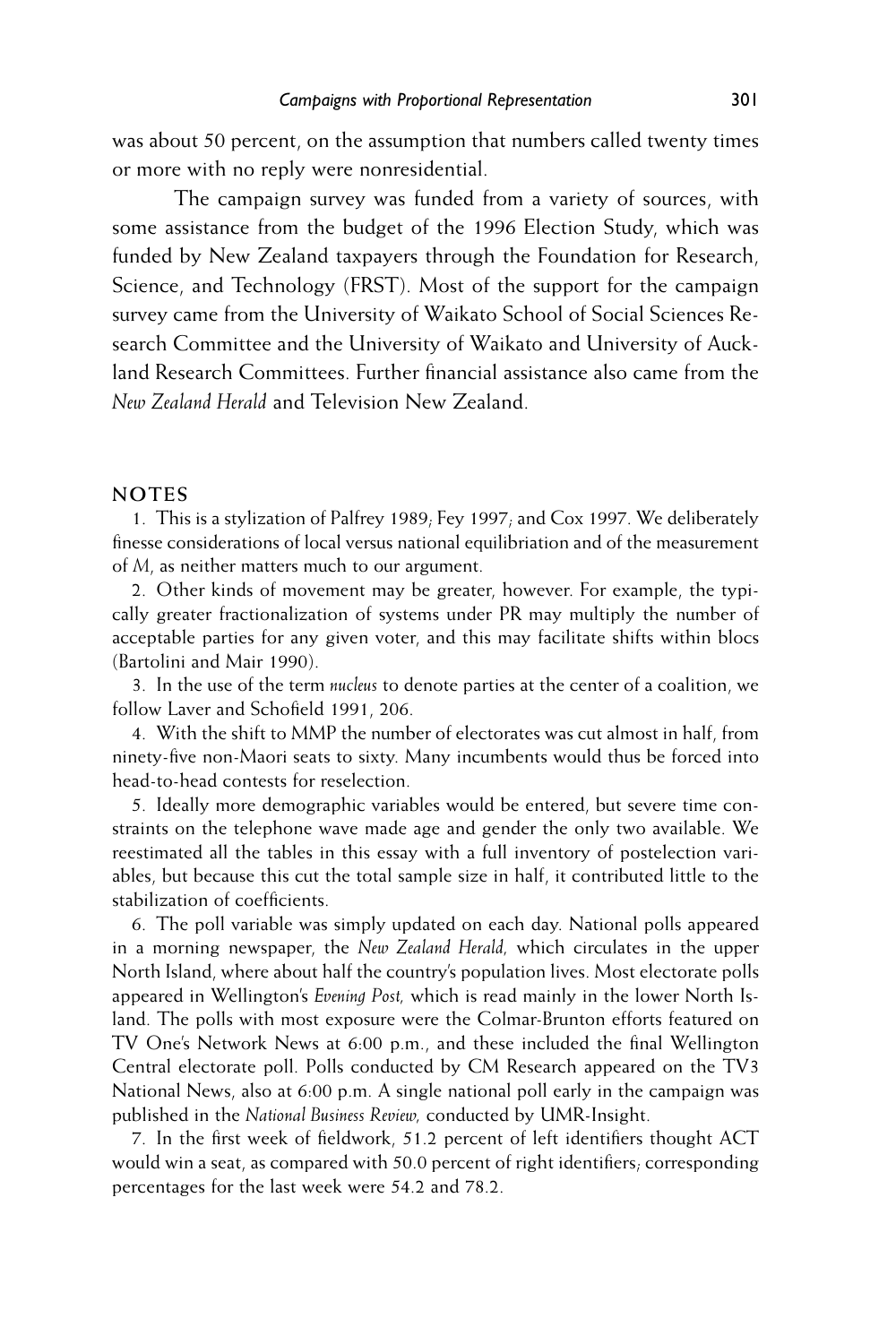8. The wrinkle is that the United pattern did not match the ACT one. United was viable at the end and came increasingly to be seen as such  $(fig. 3)$ . The key may be that United was not really on the right, notwithstanding its coalitional commitment.

9. Respondents were asked the actual number of seats they thought a major party would win and were told not to worry about the total implied for the four clearly viable parties. The attribution was then normalized by that total, so that the expectation for a party is expressed as its percentage of the four-party seat total.

10. See the discussion in Cox 1997, 197–98.

11. For a formal discussion of alternative ways to capture time-series effects in rolling cross-section survey data, see Johnston and Brady 2002. This method corresponds to their equation (11).

12. The cross-sectional effect is the sum of the coefficients, which is close to zero. Tellingly, when only the normalized expectation is entered, the estimated coefficient is also close to zero.

13. Strictly speaking, any party is pivotal if its withdrawal from a proto-coalition deprives that body of a majority. In this sense, nucleus parties are also pivots. Our use applies to parties that are unlikely to lead a government, to supply the prime minister. The pivot image works best for a party of the center, potentially available for coalition with either nucleus party; here pivotal conveys the sense of an axis. But it also works for a party ideologically more extreme than its relevant nucleus; here pivotal conveys the sense of a hinge. Awkwardly, NZF was initially a potential nucleus but ultimately only a pivot.

14. All along, the most frequently cited issues, in descending order, were health care, education, and the economy. The percentage unable to name a party as closest on the most important issue dropped in step with the rise in the percentage naming Labour. It was not, then, that Labour took a space on which all party positions were known and fixed and shifted salience weights to its advantage. Rather, Labour clarified its own position in a space whose axes all along bore the same relationship to each other. For more detail, see Johnston 1998.

15. In addition to being dummy variables, the closeness measures are constructed from relative, rather than absolute, preference data.

16. Arguably the polls with only truly nationwide audience were the four Colmar-Brunton ones broadcast on TV One. In an alternative estimation we substituted the Comar-Brunton series for the all-poll series reported in table 4 and, reassuringly, extracted larger coefficients. We were anxious about a series with only four values, however, and so feel more comfortable reporting the coefficient on the more densely populated series.

17. As further grist for this mill, reevaluation of Clark and of her party's issue positions came primarily on the left, among voters for whom the new information was reinforcing (Johnston 1998).

18. Consistent with this discussion, we also estimated more complicated setups. One step was to include NZF and Alliance expectations, where Alliance expectations capture threshold concerns directly. Another step was to make the Labour (and possibly NZF) expectational terms curvilinear, such that the sign could reverse above some "comfort" level for strategic sequencing. These moves asked a lot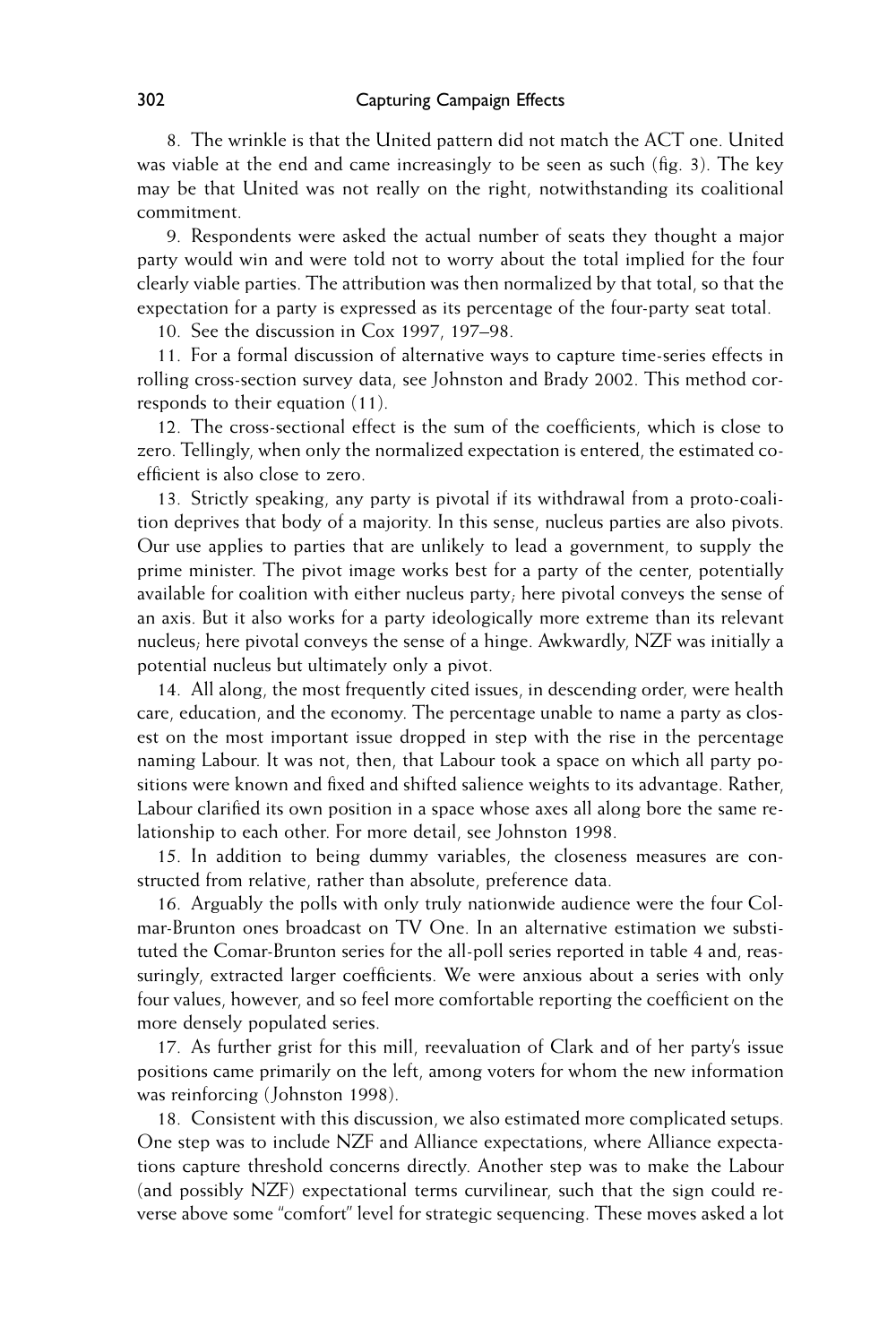of our data and yielded no empirical gain. The NZF expectation is quite collinear with the Labour one, with unfortunate effects on standard errors. On the curvilinearity issue, our sense is that the overwhelming majority of respondents saw no relevant party near the threshold, much less below it, and never saw Labour as threatening to run away with the election, indeed always struggling to catch National. We capture some curvilinearity, however, simply by splitting analysis at the first debate.

19. Throughout the campaign, the cross-sectional impact of expectations was roughly constant, about 0.007 points. This can be calculated by adding the expectations coefficients. The whole-campaign, predebate, and postdebate sums are 0.007, 0.006, and 0.008, respectively.

#### **REFERENCES**

- Bartolini, S., and P. Mair. 1990. *Identity, Competition and Electoral Availability: The Stabilisation of European Electorates, 1885–1985.* Cambridge: Cambridge University Press.
- Blais, A., and L. Massicotte. 1996. "Electoral Systems." In *Comparing Democracies: Elections and Voting in Global Perspective,* ed. L. LeDuc et al. Thousand Oaks, CA: Sage.
- Cox, G. W. 1997. *Making Votes Count: Strategic Coordination in the World's Electoral Systems.* Cambridge: Cambridge University Press.
- Edwards, W. 1982. "Conservatism in Human Information Processing." In *Judgment under Uncertainty: Heuristics and Biases,* ed. D. Kahneman, P. Slovic, and A. Tversky. Cambridge: Cambridge University Press.
- Felsenthal, D. S., and A. Brichta. 1985. "Sincere and Strategic Voters: An Israeli Study." *Political Behavior* 7:311–23.
- Fey, M. 1997. "Stability and Coordination in Duverger's Law: A Formal Model of Preelection Polls and Strategic Voting." *American Political Science Review* 91: 135–47.
- Forsythe, R., R. Myerson, T. A. Rietz, and R. Weber. 1993. "An Experiment on Coordination in Multi-Candidate Elections: The Importance of Polls and Election Histories." *Social Choice and Welfare* 10:223–47.
- Johnston, R. 1998. "Issues, Leaders, and the Campaign." In *Voters' Victory? New Zealand's First Election under Proportional Representation,* ed. J. Vowles, P. Aimer, S. Banducci, and J. Karp. Auckland: Auckland University Press.
- Johnston, R., A. Blais, H. E. Brady, and J. Crête. 1992. *Letting the People Decide: Dynamics of a Canadian Election.* Montreal: McGill-Queens University Press.
- Johnston, R., and H. E. Brady. 2002. "The Rolling Cross-Section Design." *Electoral Studies* 21:283–95.
- Laver, M., and N. Schofield. 1991. *Multiparty Government: The Politics of Coalition in Europe.* Oxford: Oxford University Press.
- Leys, C. 1959. "Models, Theories and the Theory of Political Parties." *Political Studies* 7:127–46.
- Lijphart, A. 1984. *Democracies: Patterns of Majoritarian and Consensus Government in Twenty-One Countries.* New Haven: Yale University Press.
- Mair, P. 1996. "Party Systems and Structures of Competition." In *Comparing Democracies: Elections and Voting in Global Perspective,* ed. L. LeDuc et al. Thousand Oaks, CA: Sage.